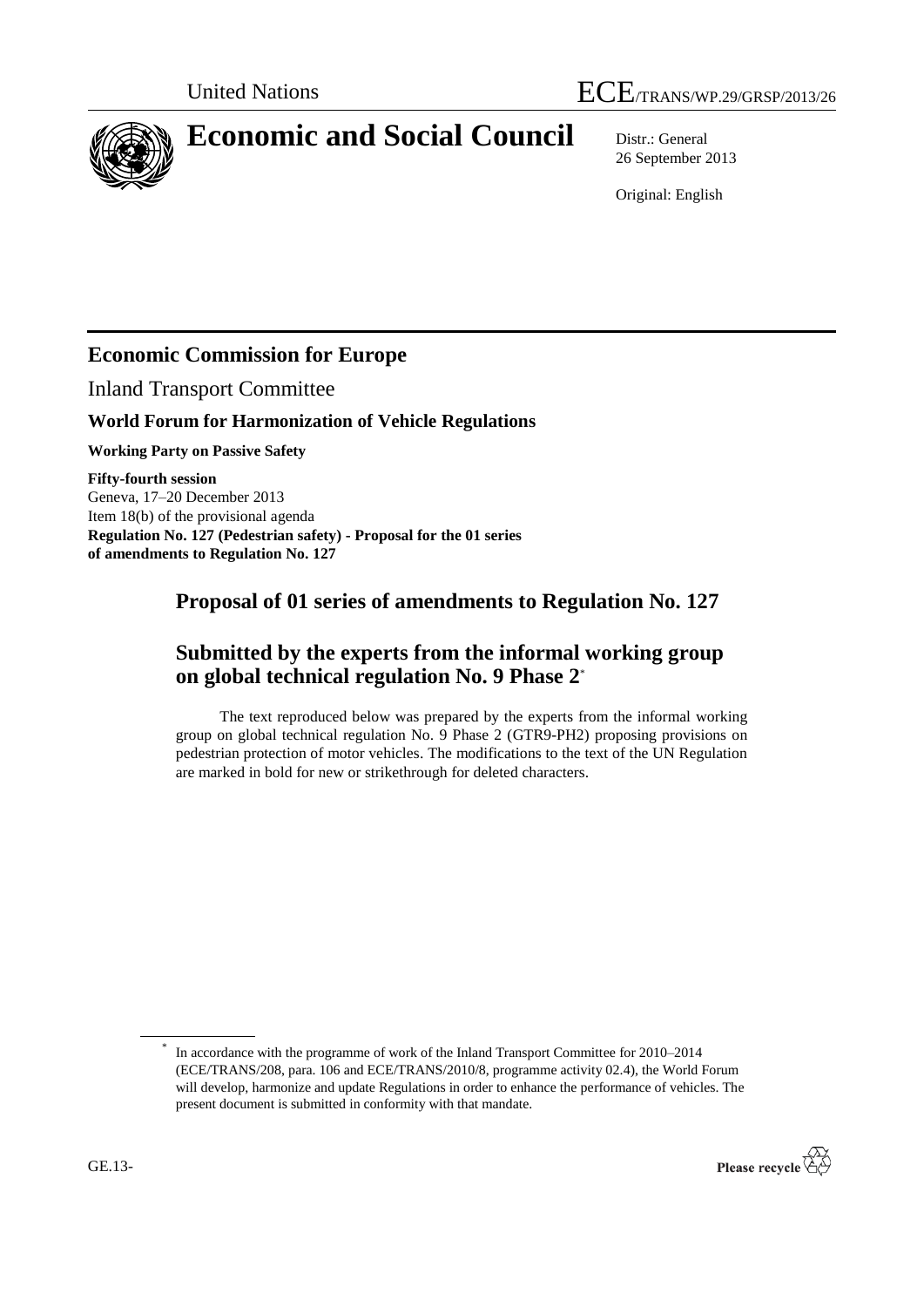### **I. Proposal**

*List of contents, insert new paragraph 11,* to read:

#### "11. **Transitional provisions**."

*Insert new paragraph 2.2.,* to read:

"2.2. **"Assessment interval" (AI) of the flexible lower legform impactor is defined and limited by the time of first contact of the flexible lower legform impactor with the vehicle and the timing of the last zero crossing of all femur and tibia segments after their first local maximum subsequent to any marginal value of 15 Nm, within their particular common zero crossing phases. The AI is identical for all bone segments and knee ligaments. In the case that not all tibia [and] [or] femur bending moments having a zero crossing during the common zero crossing phase, the time history curves are shifted downwards until all bending moments are crossing zero. The downwards shift is to be applied for the determination of the AI only.**"

*Paragraph 2.2. to 2.27*., renumber as paragraphs 2.3. to 2.28.

*Insert new paragraph 2.29.,* to read:

"2.29. **"Primary reference marks" means holes, surfaces, marks and identification signs on the vehicle body. The type of reference mark used and the vertical (Z) position of each mark relative to the ground shall be specified by the vehicle manufacturer according to the running conditions specified in paragraph 2.27. These marks shall be selected so as to be able to easily check the vehicle front and rear ride heights and vehicle attitude.** 

> If the primary reference marks are found to be within  $\pm 25$  mm of the **design position in the vertical (Z) axis, then the design position shall be considered to be the normal ride height. If this condition is met, either the vehicle shall be adjusted to the design position, or all further measurements shall be adjusted, and tests performed, to simulate the vehicle being at the design position.**"

*Paragraphs 2.28. to 2.40.(former),* renumber as paragraphs 2.30. to 2.42.

*Paragraph 5.1.1.,* amend to read:

"5.1.1. **Flexible** lower legform to bumper:

When tested in accordance with Annex 5, paragraph 1. (**Flexible** lower legform to bumper), the maximum dynamic knee bending angle shall not exceed 19°, the maximum dynamic knee shearing displacement shall not exceed 6.0 mm, and the acceleration measured at the upper end of the tibia shall not exceed 170 g. In addition, the manufacturer may nominate bumper test widths up to a maximum of 264 mm in total where the acceleration measured at the upper end of the tibia shall not exceed 250 g. **the absolute value of the maximum dynamic medial collateral ligament elongation at the knee shall not exceed [22 mm], and the maximum dynamic anterior cruciate ligament and posterior cruciate ligament elongation shall not exceed [13 mm]. The absolute value of dynamic bending moments at the tibia shall not exceed [340 Nm].** [**In addition, the manufacturer may**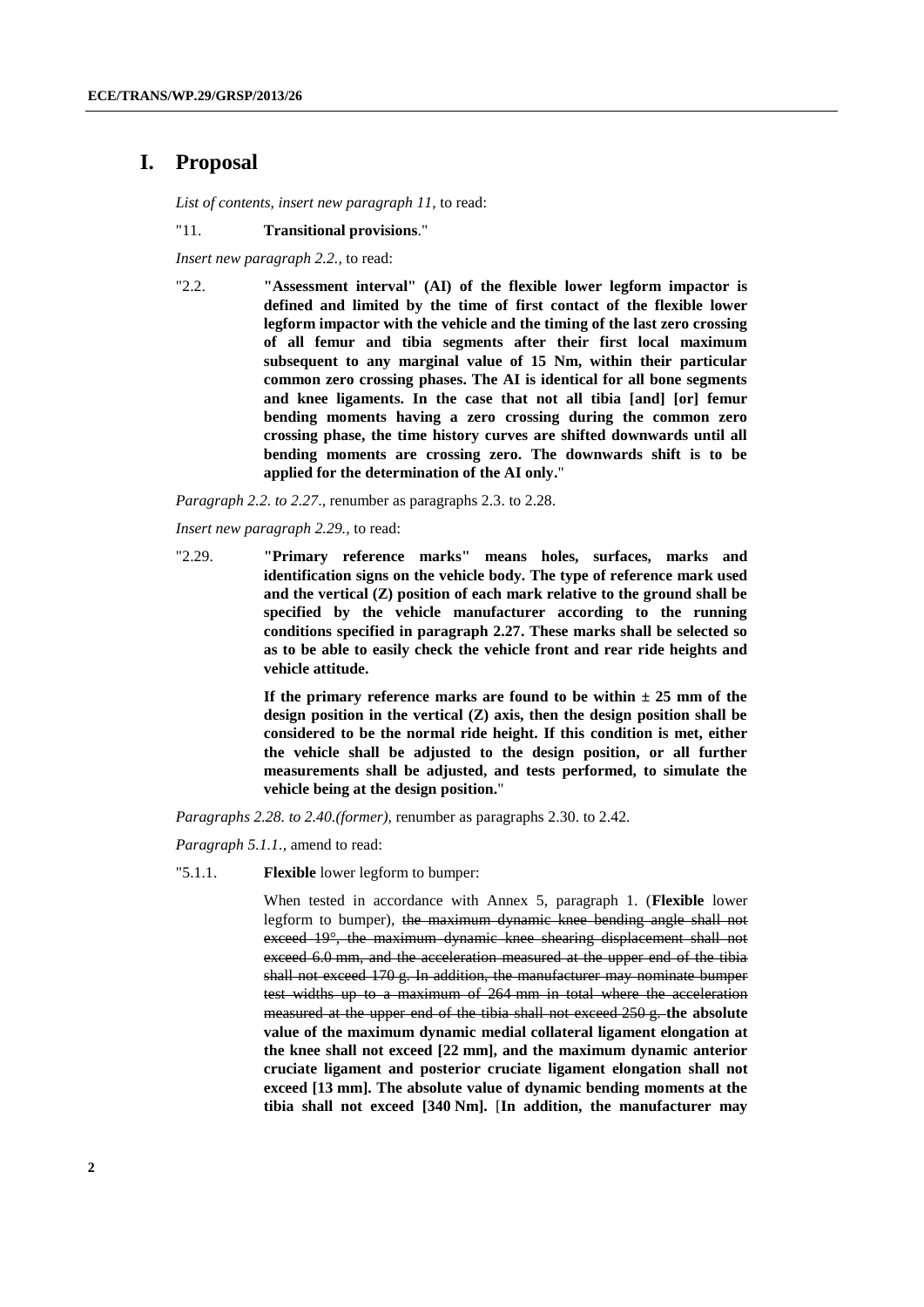**nominate bumper test widths up to a maximum of 264 mm in total where the absolute value of the tibia bending moment shall not exceed [380 Nm]. A Contracting Party may restrict application of the relaxation zone requirement in its domestic legislation if it decides that such restriction is appropriate.]**

The **flexible** lower legform impactor shall be certified pursuant to Annex 6, paragraph 1."

*Insert new paragraphs 11. to 11.4.,* to read:

- "**[11. Transitional Provisions**
- **11.1 As from the official date of entry into force of the 01 series of amendments, no Contracting Party applying this UN Regulation shall refuse to grant or refuse to accept UN type approvals under this UN Regulation as amended by the 01 series of amendments.**
- **11.2 As from [36] months after the date of entry into force of the 01 series of amendments, Contracting Parties applying this UN Regulation shall grant UN type approvals only if the vehicle type to be approved meets the requirements of this UN Regulation as amended by the 01 series of amendments.**
- **11.3 Contracting Parties applying this UN Regulation shall not refuse to grant extensions of UN type approvals for existing vehicle types which have been granted according to the preceding series of amendments to this UN Regulation.**
- **11.4 Even after the date of entry into force of the 01 series of amendments to this UN Regulation, UN type approvals to the preceding series of amendments to the UN Regulation shall remain valid. Contracting Parties applying this UN Regulation shall continue to accept them.]**"

#### *Annex 4,*

#### *Paragraphs 1. to 1.4.,* amend to read:

- **"**1. **Flexible** Llower legform impactor
- 1.1. The lower legform impactor shall consist of two foam covered rigid segments, representing femur (upper leg) and tibia (lower leg), joined by a deformable, simulated knee joint. The overall length of the impactor shall be 926  $\pm$  5 mm, having a required test mass of 13.4  $\pm$  0.2 kg (see Figure 1). Dimensions of the various parts are detailed in Figure 1.

**The flexible lower legform impactor shall consist of flesh and skin, flexible long bone segments (representing femur and tibia), and a knee joint as shown in Figure 1. The assembled impactor shall have a total mass of 13.2**  $\pm$  [0.7 **kg** ]. The dimensions of the fully assembled impactor **shall be as defined in Figure 1.** 

Brackets, pulleys, **protectors, connection parts,** etc. attached to the impactor for the purpose**s** of launching it [and][or] **protection**, may extend **beyond** the dimensions **and tolerances** shown in Figure 1 **and Figures 2 (a) and (b)**.

1.2. **The diameter of the femur and tibia shall be 70**  $\pm$  **1 mm and both shall be** covered by foam flesh and skin. The foam flesh shall be 25 mm thick foam type CF-45 or equivalent. The skin shall be made of neoprene foam, faced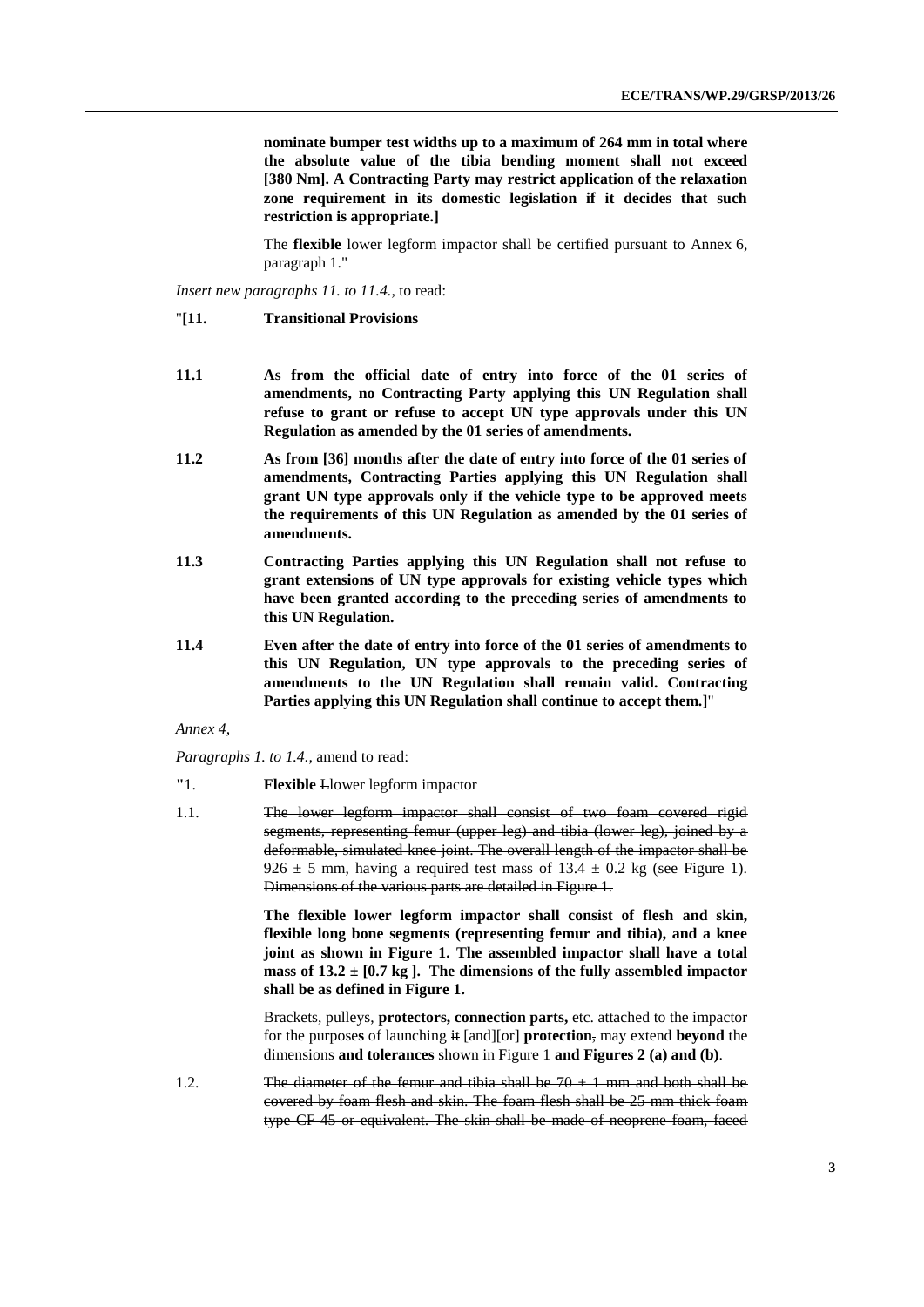with 0.5 mm thick nylon cloth on both sides, with an overall thickness of 6 mm. **The cross-sectional shape of the femur main body segments, the tibia main body segments and their impact faces shall be as defined in Figure 2(a).**

- 1.3. The knee joint shall be fitted with deformable knee elements from the same batch as those used in the certification tests. **The cross-sectional shape of the knee joint and its impact face shall be as defined in Figure 2 (b).**
- 1.4. The total masses of the femur and tibia shall be  $8.6 \pm 0.1$  kg and  $4.8 \pm 0.1$  kg respectively, and the total mass of the impactor shall be  $13.4 \pm 0.2$  kg. The centre of gravity of the femur and tibia shall be  $217 \pm 10$  mm and  $233 \pm 10$  mm from the centre of the knee respectively. The moment of inertia of the femur and tibia, about a horizontal axis through the respective centre of gravity and perpendicular to the direction of impact, shall be 0.127 ± 0.010 kgm² and 0.120 ± 0.010 kgm² respectively. **The masses of the femur and the tibia without the flesh and skin, including the connection parts to the knee joint, shall be 2.46**  $[\pm 0.12]$  **kg and 2.64 [± 0.13] kg respectively. The mass of the knee joint without the flesh and skin shall be 4.28 [± 0.21] kg. The assembled mass of the femur, the knee joint and the tibia without the flesh and skin shall be 9.38 ± 0.46 kg.**

**The centres of gravity of the femur and tibia without the flesh and skin, including the connection parts to the knee joint, shall be as defined in Figure 1 . The centre of gravity of the knee joint shall be as defined in Figure 1.** 

**The moment of inertia of the femur and the tibia without the flesh and skin, including the connection parts inserted to the knee joint, about the X-axis through the respective centre of gravity shall be 0.0325 ± 0.0016 kgm² and 0.0467 ± 0.0023 kgm² respectively. The moment of inertia of the knee joint about the X-axis through the respective centre of gravity shall be 0.0180 ± 0.0009 kgm².**"

*Paragraphs 2.1. to 2.4.,* amend to read:

- "2.1. An uniaxial accelerometer shall be mounted on the non-impacted side of the tibia,  $66 \pm 5$  mm below the knee joint centre, with its sensitive axis in the direction of impact**Four transducers shall be installed in the tibia to measure bending moments at the locations within the tibia. Three transducers shall be installed in the femur to measure bending moments applied to the femur. The sensing locations of each of the transducers are as defined in Figure 2. The measurement axis of each transducer shall be the X-axis of the impactor**.
- 2.2. A damper shall be fitted to the shear displacement system and may be mounted at any point on the rear face of the impactor or internally. The damper properties shall be such that the impactor meets both the static and dynamic shear displacement requirements and prevents excessive vibrations of the shear displacement system**Three transducers shall be installed in the knee joint to measure elongations of the medial collateral ligament (MCL), anterior cruciate ligament (ACL), and posterior cruciate ligament (PCL). The measurement locations of each transducer are**  shown in Figure 3. The measurement locations shall be within  $\pm 4$  mm **along the X-axis from the knee joint centre**.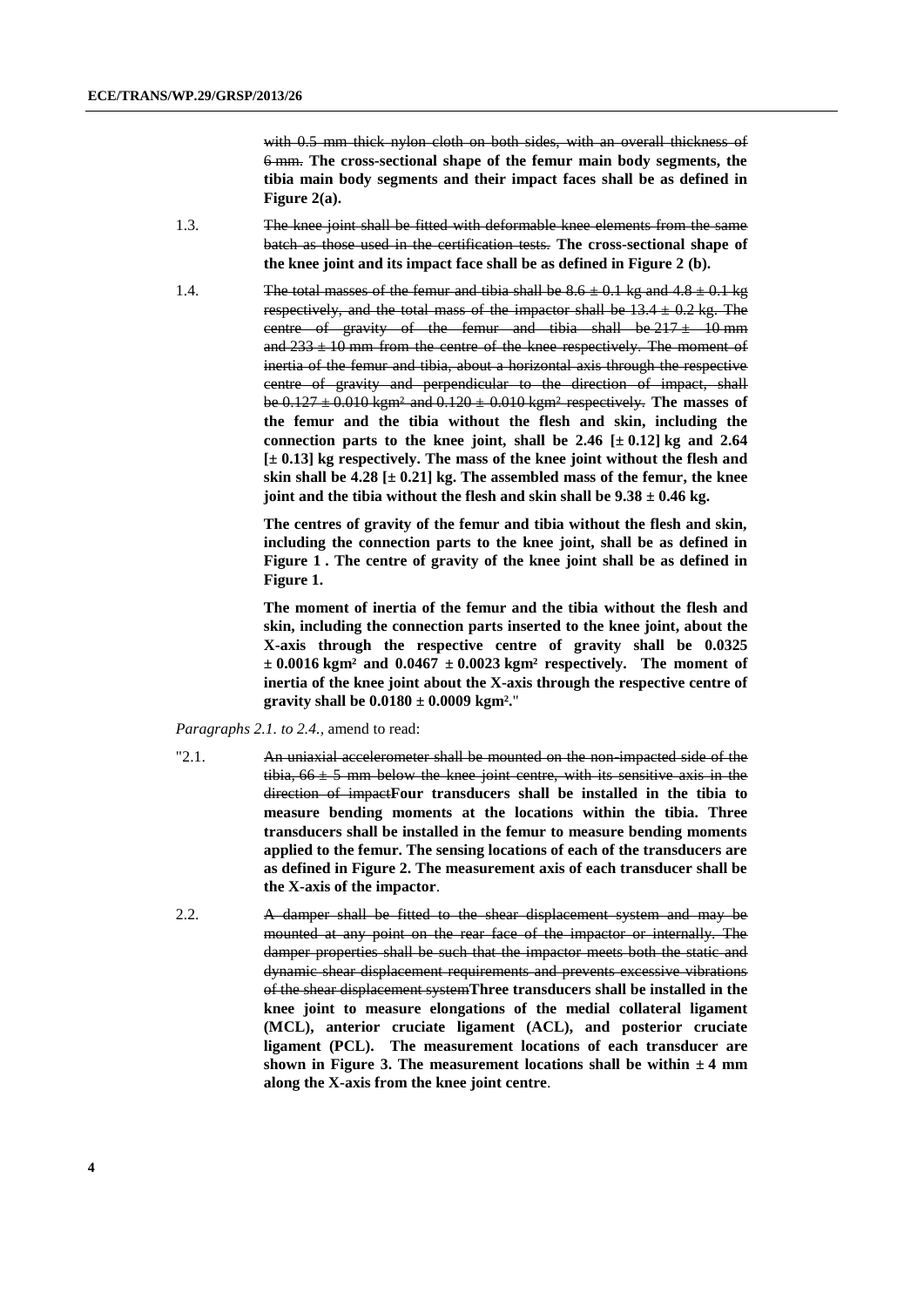- 2.3. Transducers shall be fitted to measure knee bending angle and knee shearing displacement **The instrumentation response value channel frequency class (CFC), as defined in ISO 6487:2002, shall be 180 for all transducers. The CAC response values, as defined in ISO 6487:2002, shall be 30 mm for the knee ligament elongations and 400 Nm for the tibia and femur bending moments. This does not require that the impactor itself be able to physically elongate or bend until these values**.
- 2.4. The instrumentation response value channel frequency class (CFC), as defined in ISO 6487:2002, shall be 180 for all transducers. The CAC response values, as defined in ISO 6487:2002, shall be 50° for the knee bending angle, 10 mm for the shearing displacement and 500 g for the acceleration. This does not require that the impactor itself be able to physically bend and shear to these angles and displacements **The determination of all flexible lower legform impactor peak tibia bending moments and ligament elongations shall be limited to the assessment interval (AI) as defined in paragraph 2.2**."

*Figure 1 (former),* shall be deleted

*Insert new Figures 1 to 3*, to read:

#### "Figure 1

#### **Flexible lower legform impactor Dimensions and centre of gravitiy locations of femur, knee joint and tibia (Side view)**



c) Center of Gravity (C.G.) locations of femur, knee, and tibia without flesh (Included the connection part mass to the femur and tibia C.G. calculation)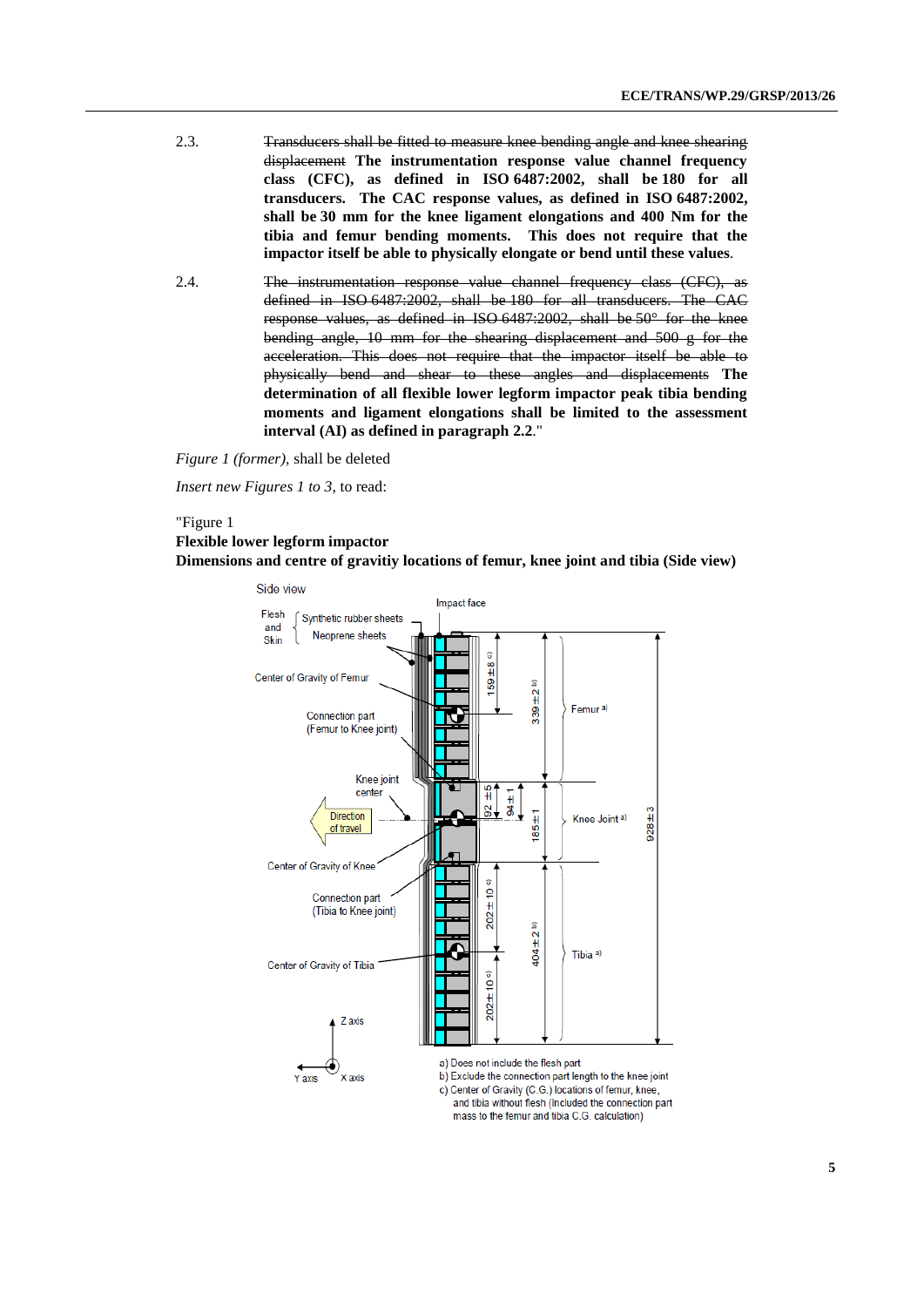**Flexible lower legform impactor schematic plan views of femur, tibia, and knee dimensions (top view)**

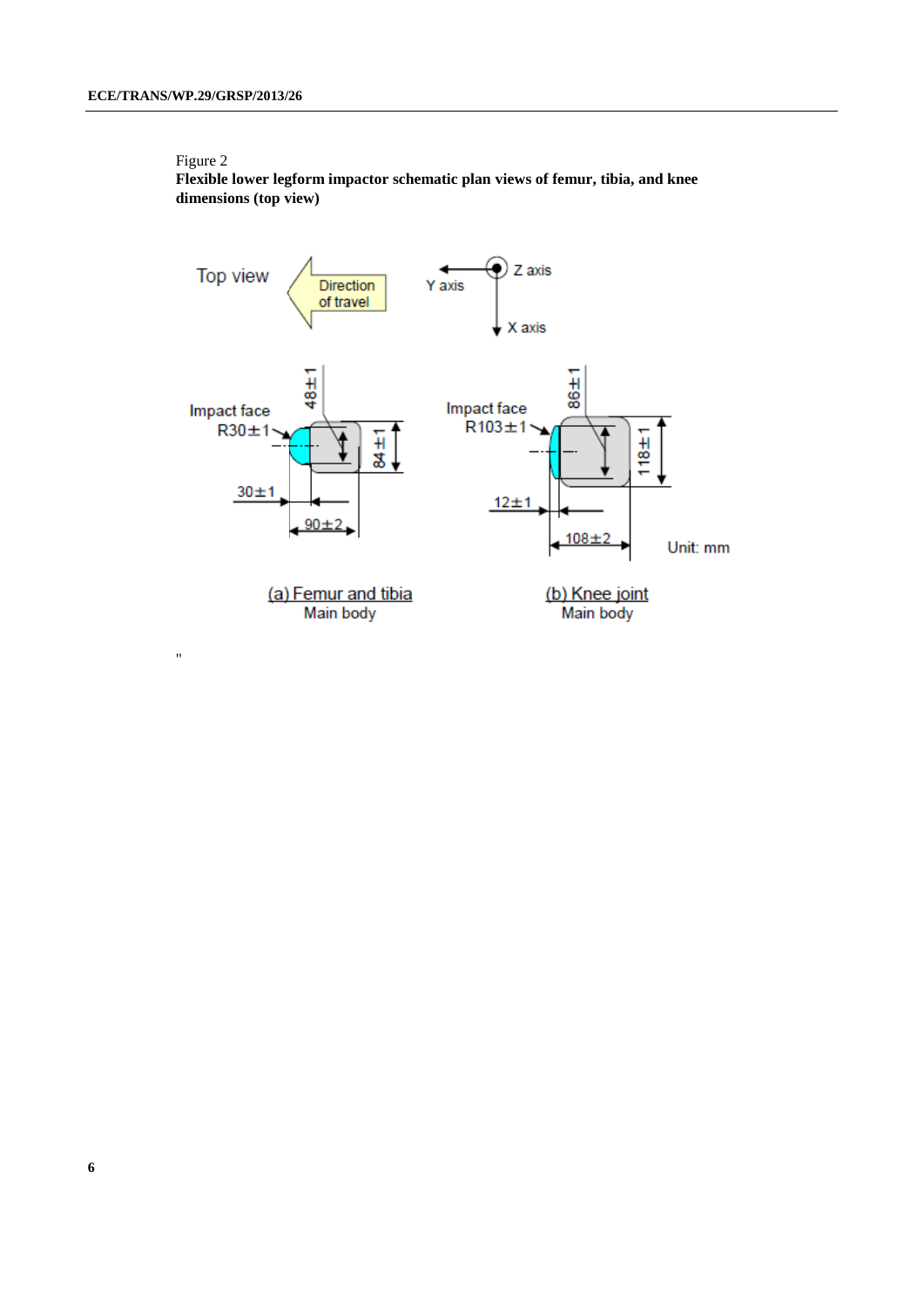

#### Figure 3 **Flexible lower legform impactor instrument locations**

**"**

*Paragraph 3.1.*, amend to read:

"3.1. ... and  $350 \pm 5$  mm long (see Figure 4)."

*Paragraph 4.1.*, amend to read:

"4.1. … positions, as shown in Figure **4**, each using …."

*Paragraph 4.2.*, amend to read:

"4.2. … side of the centre line (see Figure **4**)."

*Figure 2. (former),* renumber as Figure 4.

*Paragraph 5.1.*, amend to read:

"5.1. … Child headform impactor (see Figure **5**)."

*Paragraph 5.2.2.*, amend to read:

"5.2.2. … perpendicular to the mounting face A (see Figure **5**) and its seismic mass …"

*Figure 3. (former),* renumber as Figure 5.

*Paragraph 5.3.*, amend to read:

"5.3. … Adult headform impactor (see Figure **6**)."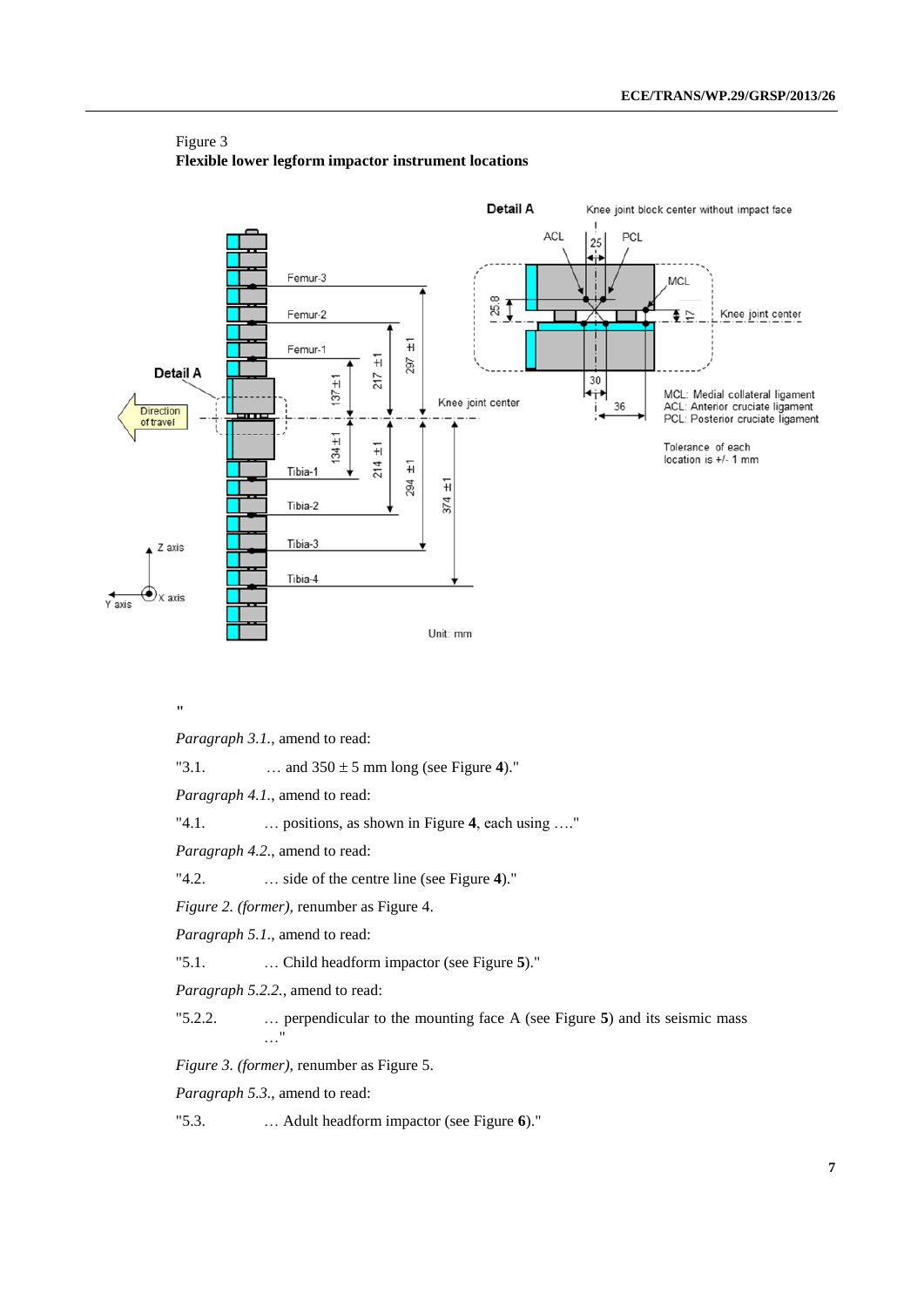*Paragraph 5.3.1.*, amend to read:

"5.3.1. The adult…as shown in Figure **6**…"

*Figure 4. (former),* renumber as Figure 6.

*Paragraph 5.4.2.*, amend to read:

"5.4.2. If three … face A (see Figure **6**)."

*Annex 5,* 

*Paragraphs 1. to 1.2.,* amend to read:

- "1. **Flexible** Llower legform impactor
- 1.1. For each test the impactor shall be fitted with new foam flesh cut from one of up to four consecutive sheets of foam type CF-45 flesh material or equivalent, produced from the same batch of manufacture (cut from one block or "bun" of foam), provided that foam from one of these sheets was used in the dynamic certification test and the individual weights of these sheets are within  $\pm 2$  per cent of the weight of the sheet used in the certification test. **(femur, knee joint and tibia) shall be covered by flesh and skin composed of synthetic rubber sheets (R1, R2) and neoprene sheets (N1F, N2F, N1T, N2T, N3) as shown in Figure 1. The size of the sheets shall be within the requirements described in Figure 1. The sheets are required to have compression characteristics as shown in Figure 2. The compression characteristics shall be checked using material from the same batch as the sheets used for the impactor flesh and skin.**
- 1.2. All impactor components The test impactor or at least the foam flesh shall be stored during a period of **for** at least four hours **a sufficient period of time** in a controlled storage area with a stabilized humidity of  $35 \pm 15$  per cent and a stabilized temperature of  $20 \pm 4$  °C prior to impactor removal for testing. After removal from the storage the impactor shall not be subjected to conditions other than those pertaining in the test area **as defined in Annex 3, paragraph 1.1**."

*Paragraphs 1.6. to 1.9.,* amend to read:

- "1.6. The direction of the impact velocity vector shall be in the horizontal plane and parallel to the longitudinal vertical plane of the vehicle. The tolerance for the direction of the velocity vector in the horizontal plane and in the longitudinal plane shall be  $\pm 2^{\circ}$  at the time of first contact. The axis of the impactor shall be perpendicular to the horizontal plane with a **roll and pitch angle** tolerance of  $\pm 2^{\circ}$  in the lateral and longitudinal plane. The horizontal, longitudinal and lateral planes are orthogonal to each other (see Figure 43).
- 1.7. The bottom of the impactor **(without parts needed for the purposes of launching and/or protection)** shall be at 25 **75** mm above ground reference plane at the time of first contact with the bumper (see Figure 24), with a  $\pm 10$  mm tolerance. When setting the height of the propulsion system, an allowance must be made for the influence of gravity during the period of free flight of the impactor.
- 1.8. The lower legform impactor for the bumper tests shall be in "free flight" at the moment of impact. The impactor shall be released to free flight at such a distance from the vehicle that the test results are not influenced by contact of the impactor with the propulsion system during rebound of the impactor.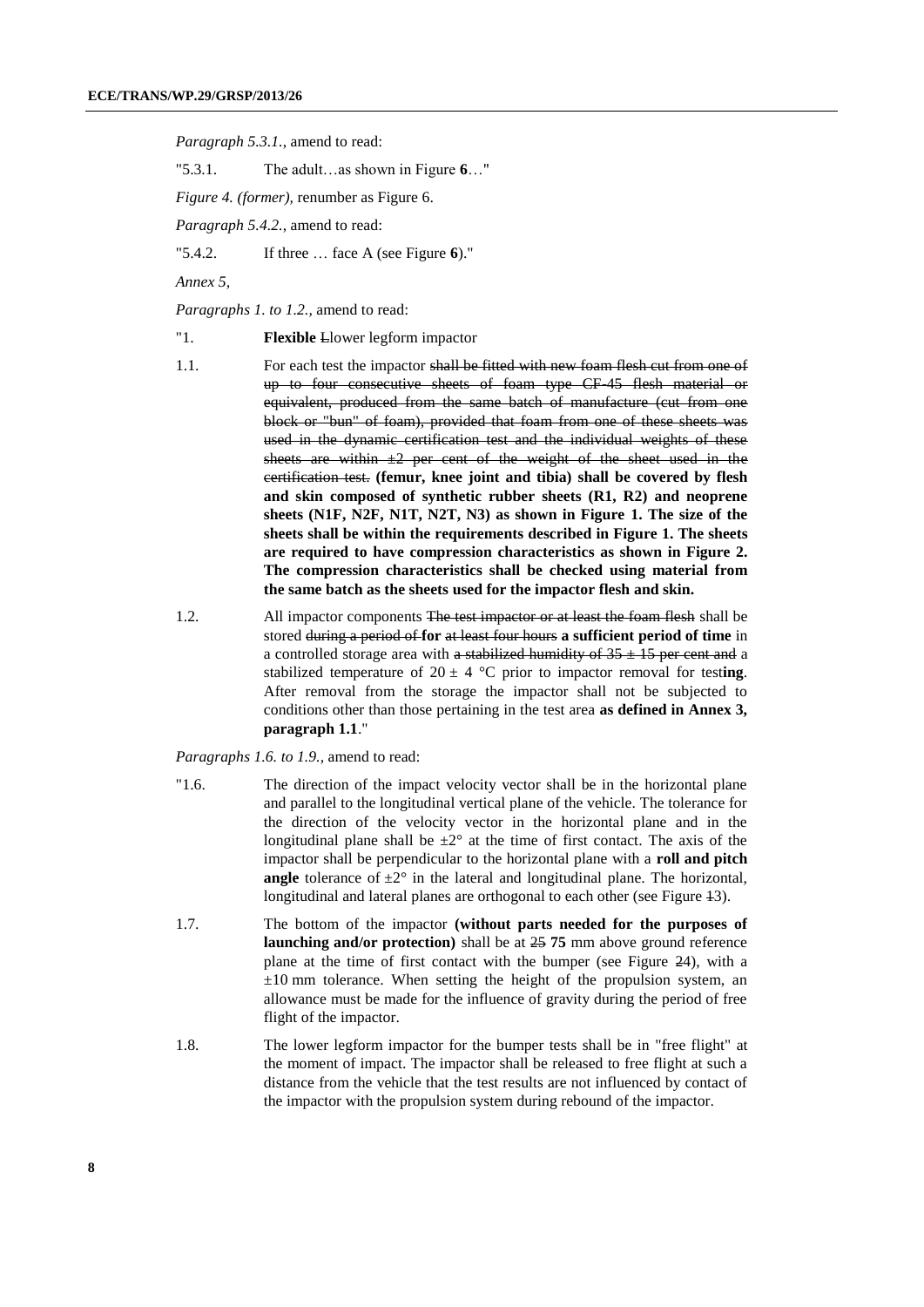The impactor may be propelled by an air, spring or hydraulic gun, or by other **any** means that can be shown to give the same result **meet the requirements of the test**.

1.9. At the time of first contact the impactor shall have the intended orientation about its vertical axis, for the correct operation of its knee joint, with a **yaw angle** tolerance of  $\pm 5^{\circ}$  (see Figure 43)."

*Insert new paragraphs 1.13. to 1.14.,* to read:

- "**1.13. The tibia bending moments shall not exceed +/- 15 Nm within an evaluation interval of 30 ms immediately prior to impact.**
- **1.14. The offset compensation shall be done with the flexible lower legform impactor in resting position prior to the test/acceleration phase**."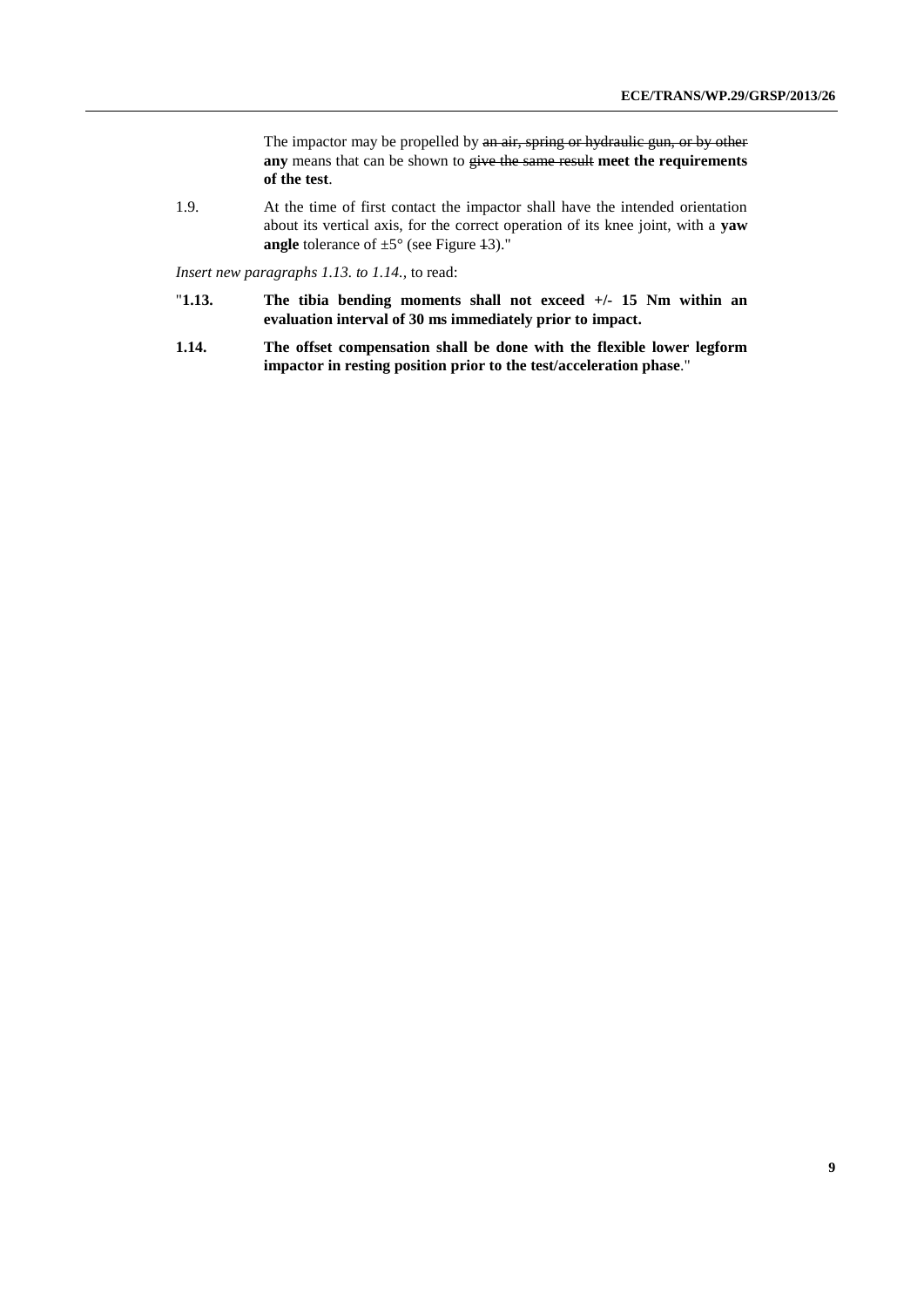*Insert new Figures 1 and 2,* to read:

#### "Figure 1



**Flexible lower legform impactor: Flesh and skin dimensions**



**(a) Synthetic rubber sheets**

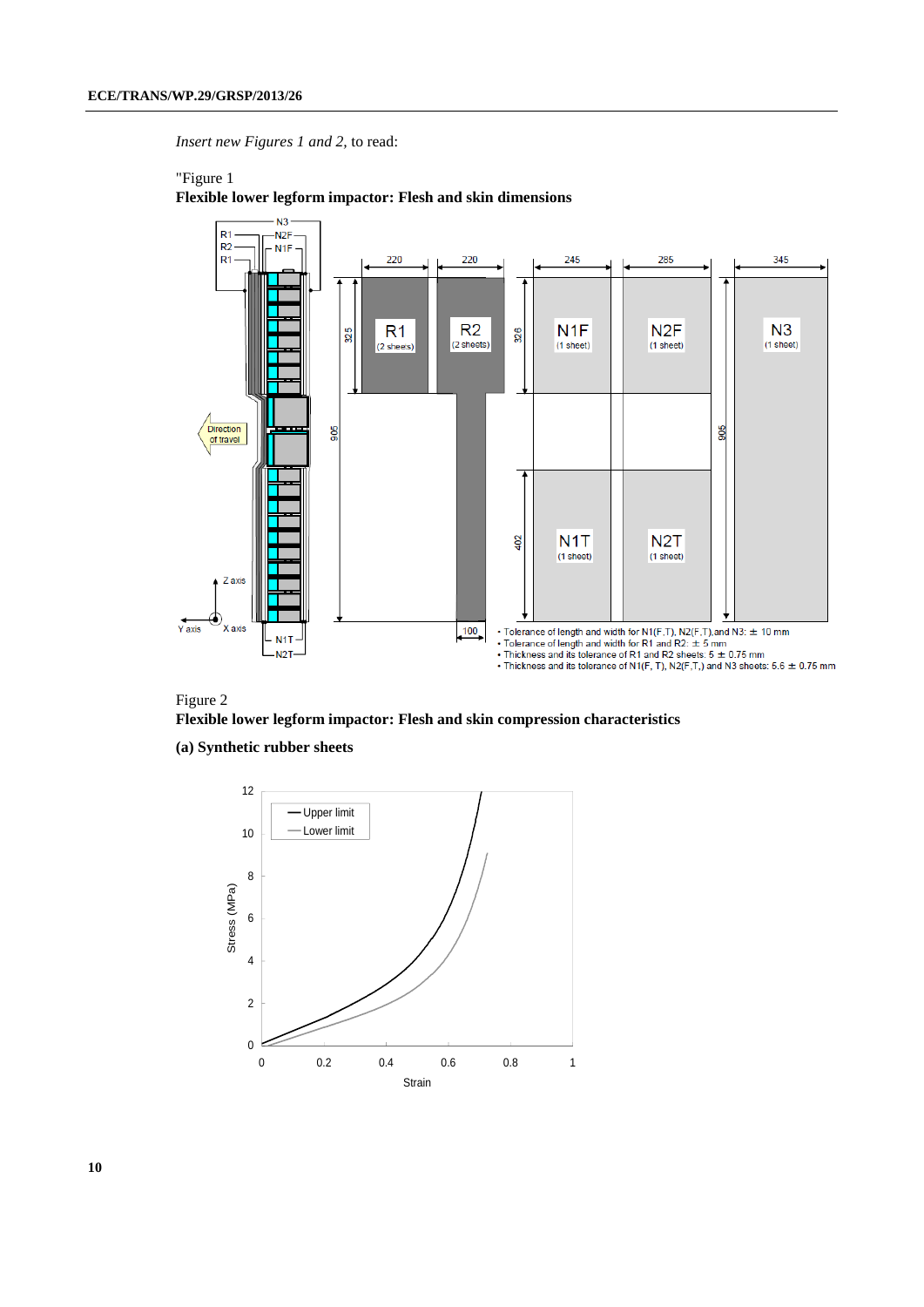### **(b) [Neoprene sheets]**



*Figure 1(former),* renumber as Figure 3 and amend to read:

### "Figure 13

"

Tolerances of angles for the **flexible** lower legform impactor at the time of the first impact

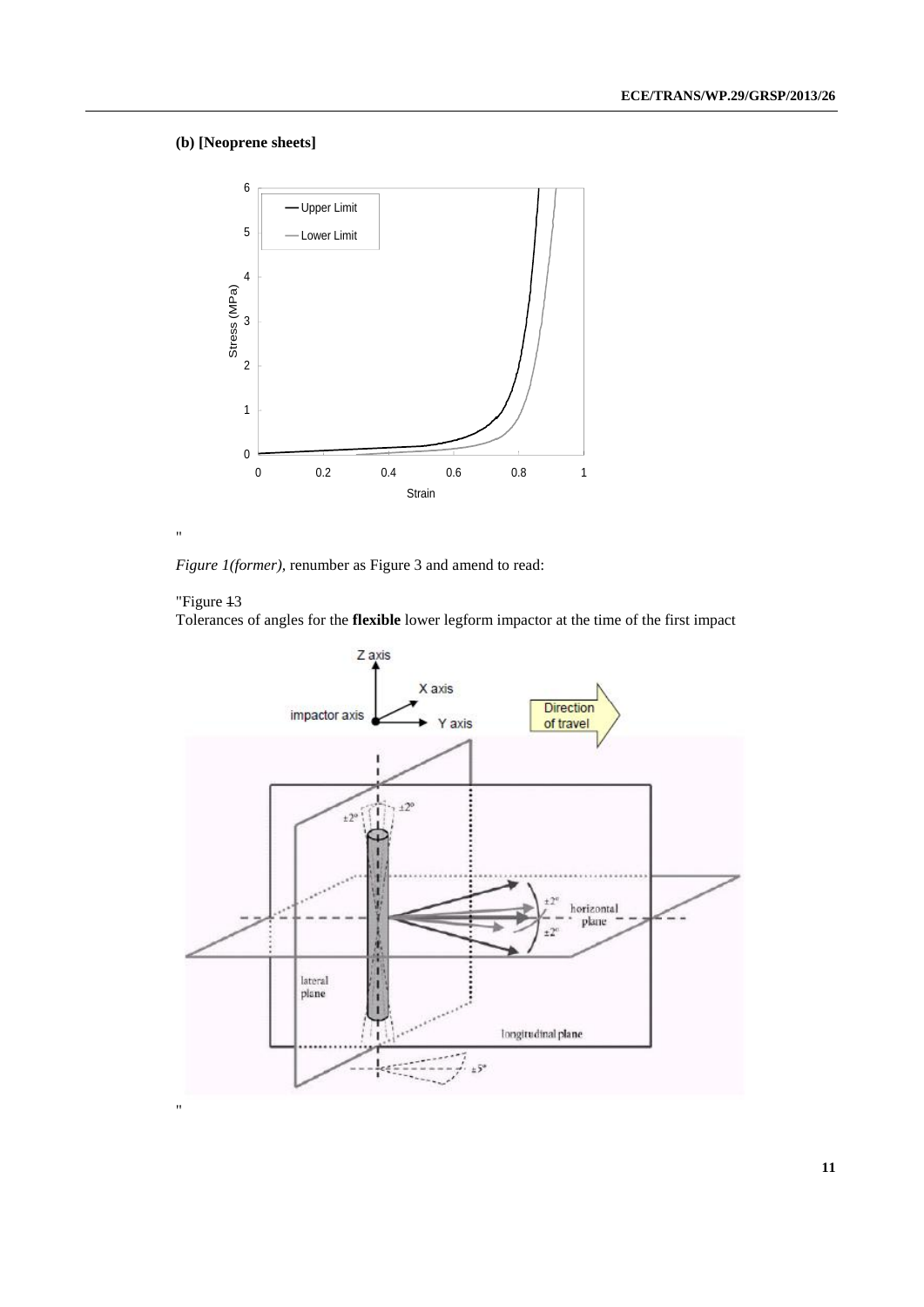*Figure 2 (former),* renumber as Figure 4 and amend to read:

#### "Figure 2 **4**

**Flexible** lower legform **impactor** to bumper tests for complete vehicle in normal ride attitude (left) and for cut-body mounted on supports (right)



Ground reference plane-

*Paragraph 3.4.1.*, amend to read:

"

"3.4.1. … (see Figure **5**)."

*Figure 3 (former), renumber as Figure 5.*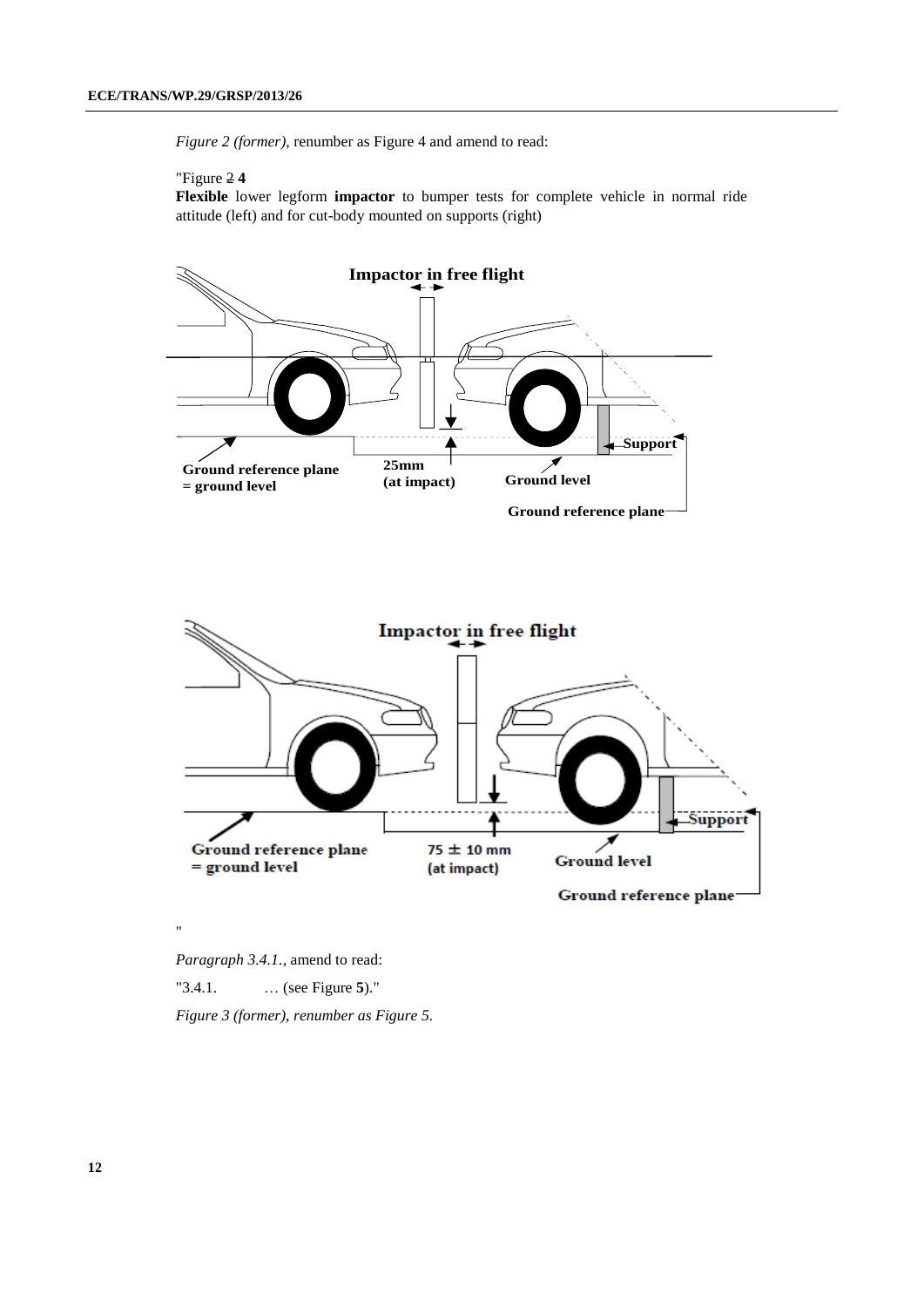```
Annex 6
```
*Paragraphs 1. to 1.3.1.2.*, amend to read:

"1. **Flexible** L**l**ower legform impactor certification

1.1. **The impactor shall be certified using two certification tests as follows: First, the certification shall be conducted according to the inverse certification (IC) test procedure prescribed in paragraph 1.4. of this Annex before starting a vehicle test series. Second, after a maximum of 10 vehicle tests, certification should be conducted according to the pendulum certification (PC) test procedure prescribed in paragraph 1.3. of this Annex. Ongoing certification testing then shall constitute the sequence IC – PC – PC – IC – PC – PC – etc. with a maximum of 10 tests between each certification.**

> **In addition, the impactor shall be certified according to the procedures prescribed in paragraph 1.2. below at least once a year.**

> The certified impactor may be used for a maximum of 20 impacts before recertification. With each test new plastically deformable knee elements shall be used. The impactor shall also be re-certified if more than one year has elapsed since the previous certification, if any impactor transducer output, in any impact, has exceeded the specified CAC or has reached the mechanical limits of the leg impactor deformation capability.

- 1.2. Static **certification** tests
- 1.2.1. **The femur and the tibia of the flexible lower legform impactor shall meet the requirements specified in paragraph 1.2.2. of this Annex when tested according to paragraph 1.2.4. of this Annex. The knee joint of the lower legform impactor shall meet the requirements specified in paragraph 1.2.3. of this Annex when tested according to paragraph 1.2.5 of this Annex. The stabilized temperature of the impactor during the certification tests shall be**  $20 \pm 2^{\circ}C$ **.**

**The CAC response values, as defined in ISO 6487:2002, shall be 30 mm for the knee ligament elongations and 4 kN for the applied external load. For these tests, low-pass filtering at an appropriate frequency is permitted to remove higher frequency noise without significantly affecting the measurement of the response of the impactor.**

For both tests specified in paragraphs 1.2.2. and 1.2.3. below, the impactor shall have the intended orientation about its longitudinal axis, for the correct operation of its knee joint, with a tolerance of  $\pm 2^{\circ}$ .

The stabilized temperature of the impactor during certification shall be  $20^{\circ}$   $\pm$  2 °C.

The CAC response values, as defined in ISO 6487:2002 shall be 50° for the knee bending angle and 500 N for the applied force when the impactor is loaded in bending in accordance with paragraph 1.2.4., and 10 mm for the shearing displacement and 10 kN for the applied force when the impactor is loaded in shearing in accordance with paragraph 1.2.5. For both tests lowpass filtering at an appropriate frequency is permitted, to remove higher frequency noise without significantly affecting the measurement of the response of the impactor.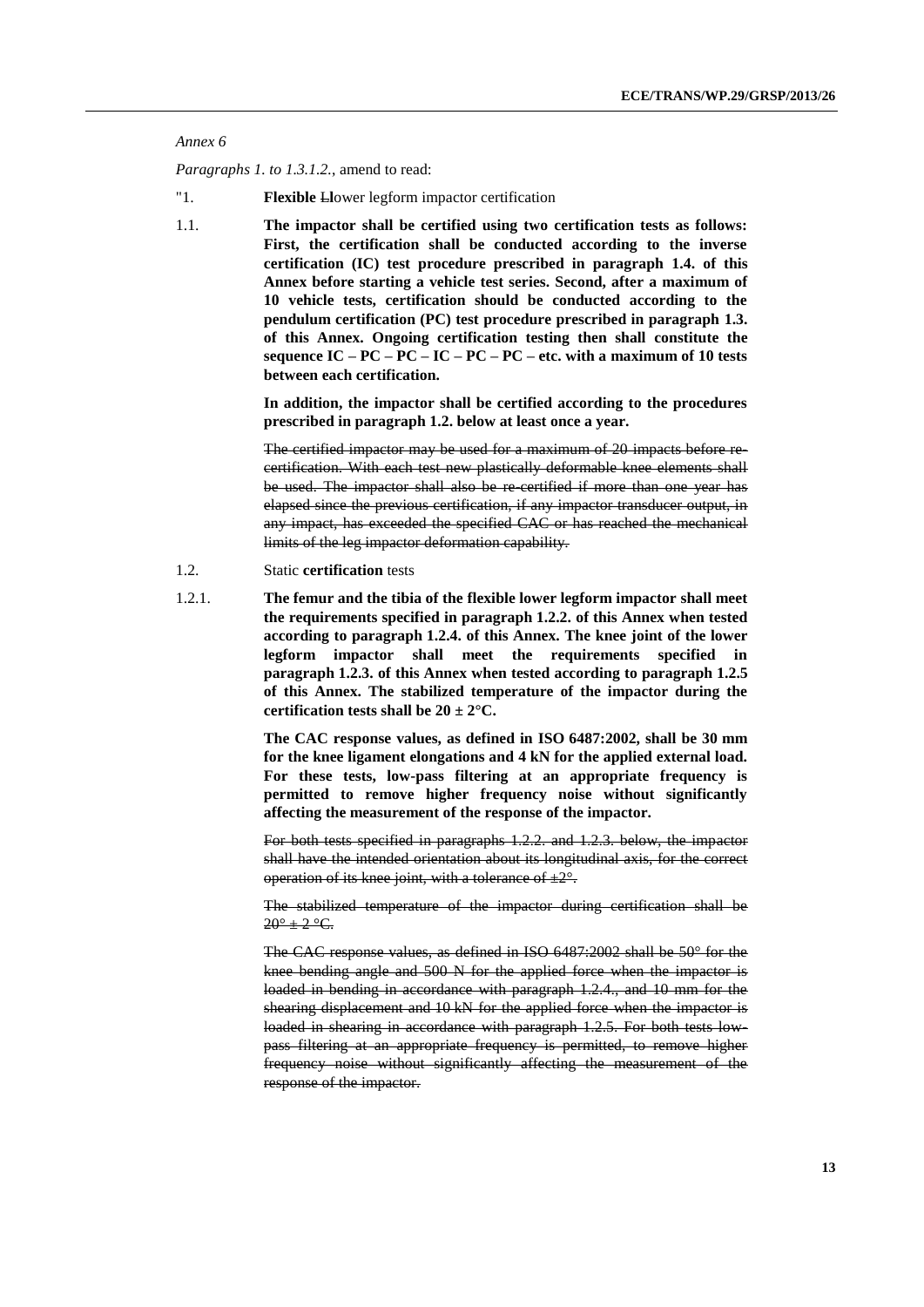1.2.2. **When the femur and the tibia of the impactor are loaded in bending in accordance with paragraph 1.2.4., the applied moment and the generated deflection at the centre of the femur and the tibia (M<sup>c</sup> and Dc) shall be within the corridors shown in Figure 1.**

> When the impactor is loaded in bending in accordance with paragraph 1.2.4. below, the applied force/bending angle response shall be within the limits shown in Figure 1. Also, the energy taken to generate 15.0° of bending shall be  $100 \pm 7$  J.

1.2.3. **When the knee joint of the impactor is loaded in bending in accordance with paragraph 1.2.5 of this Annex, the MCL, ACL, and PCL elongations and applied bending moment or the force at the centre of the knee joint (M<sup>c</sup> or Fc) shall be within the corridors shown in Figure 2.**

> When the impactor is loaded in shearing in accordance with paragraph 1.2.5. below, the applied force/shearing displacement response shall be within the limits shown in Figure 2.

1.2.4. **The edges of the femur and tibia, not bending parts, shall be mounted to the support rig firmly as shown in Figure 3 and Figure 4. The Y-axis of the impactor shall be parallel to the loading axis within**  $180 \pm 2^{\circ}$ **tolerance. To obtain repeatable loading, low friction Polytetrafluoroethylene (PTFE) plastic pads are used under each support (see Figure 3 and Figure 4).**

> **The centre of the loading force shall be applied at the centre of the femur and the tibia within ± 2mm tolerance along the Z-axis. The force shall be increased so as to maintain a deflection rate between 10 and 100 mm/minute until the bending moment at the centre part (Mc) of the femur or tibia reaches 380 Nm.**

> The impactor, without foam covering and skin, shall be mounted with the tibia firmly clamped to a fixed horizontal surface and a metal tube connected firmly to the femur, as shown in Figure 3. The rotational axis of the impactor knee joint shall be vertical. To avoid friction errors, no support shall be provided to the femur section or the metal tube. The bending moment applied at the centre of the knee joint, due to the mass of the metal tube and other components (excluding the legform itself), shall not exceed 25 Nm.

> A horizontal normal force shall be applied to the metal tube at a distance of  $2.0 \pm 0.01$  m from the centre of the knee joint and the resulting angle of knee deflection shall be recorded. The load shall be increased at a rate between 1.0 and 10°/s until the angle of deflection of the knee is in excess of 22º. Brief excursions from these limits due, for instance, to the use of a handpump shall be permitted.

> The energy is calculated by integrating the force with respect to the bending angle in radians, and multiplying by the lever length of 2.0 **±** 0.01 m.

1.2.5. **The ends of the knee joint shall be mounted to the support rig firmly as shown in Figure 5. The Y-axis of the impactor shall be parallel to the**  loading axis within  $\pm 2^{\circ}$  tolerance. To obtain repeatable loading, low **friction Polytetrafluoroethylene (PTFE) plastic pads are used under each support (see Figure 5). To avoid impactor damage, a neoprene sheet shall be set underneath the loading ram and the impactor face of the knee joint which is described in the Figure 3 (b) of Annex 4 shall be**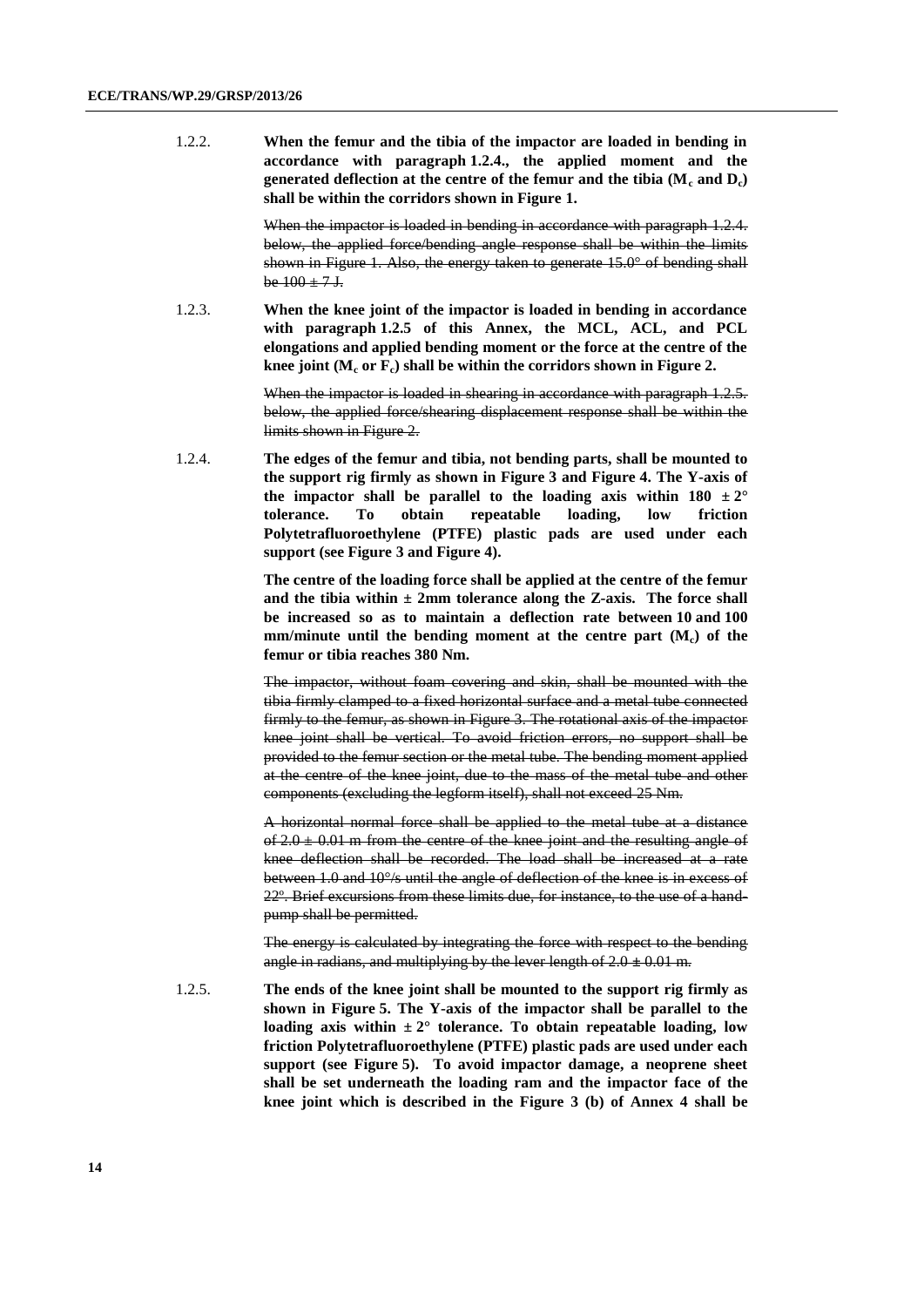**removed. The neoprene sheet used in this test shall have compression characteristics as shown in Figure 2 (b) of Annex 5.**

**The centre of the loading force shall be applied at the knee joint center within ± 2mm tolerance along the Z-axis (see Figure 5). The external load shall be increased so as to maintain a deflection rate between 10 and 100 mm/minute until the bending moment at the centre part of the knee joint (Mc) reaches 400 Nm.**

The impactor, without foam covering and skin, shall be mounted with the tibia firmly clamped to a fixed horizontal surface and a metal tube connected firmly to the femur and restrained at 2.0 m from the centre of the knee joint, as shown in Figure 4.

A horizontal normal force shall be applied to the femur at a distance of 50 mm from the centre of the knee joint and the resulting knee shearing displacement shall be recorded. The load shall be increased at a rate between 0.1 and 20 mm/s until the shearing displacement of the knee is in excess of 7.0 mm or the load is in excess of 6.0 kN. Brief excursions from these limits due, for instance, to the use of a hand-pump shall be permitted.

- 1.3. Dynamic **certification** tests **(pendulum test)**
- 1.3.1. Calibration**Certification**
- 1.3.1.1. **The test facility used for the certification test shall have a stabilized temperature of**  $20 \pm 2$  °C during the test.

The foam flesh for the test impactor shall be stored for a period of at least four hours in a controlled storage area with a stabilized humidity of  $35 \pm 10$  per cent and a stabilized temperature of  $20 \pm 2$  °C prior to impactor removal for calibration. The test impactor itself shall have a temperature of  $20 \pm 2$  °C at the time of impact. The temperature tolerances for the test impactor shall apply at a relative humidity of  $40 \pm 30$  per cent after a soak period of at least four hours prior to their application in a test.

1.3.1.2. **The temperature of the certification area shall be measured at the time of certification and recorded in a certification report.**

> The test facility used for the calibration test shall have a stabilized humidity of  $40 \pm 30$  per cent and a stabilized temperature of  $20 \pm 4$  °C during calibration."

*Paragraphs 1.3.1.3. and 1.3.1.4.*, shall be deleted

*Paragraphs 1.3.2. to 1.3.3.2.,* amend to read:

- "1.3.2. Requirements
- 1.3.2.1. **When the flexible lower legform impactor is used for a test according to paragraph 1.3.3, the absolute value of the maximum bending moment of the tibia at:**
	- **(a) tibia-1 shall be 235 Nm ≤ 272 Nm;**
	- **(b) tibia-2 shall be 187 Nm ≤ 219 Nm;**
	- **(c) tibia-3 shall be 139 Nm ≤ 166 Nm;**
	- **(d) tibia-4 shall be 90 Nm ≤ 111 Nm.**

**The absolute value of the maximum elongation of:**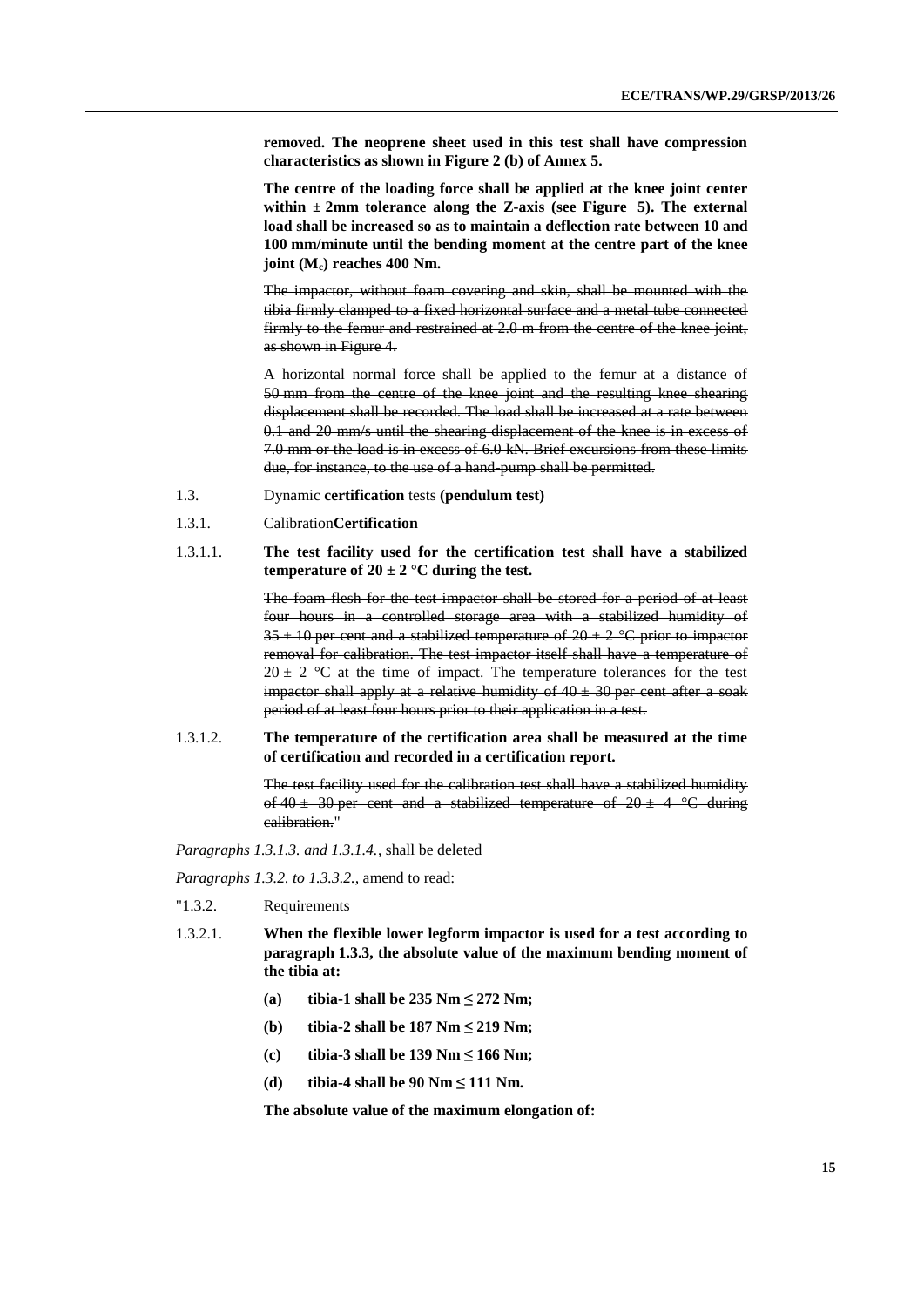- **(a) MCL** shall be  $20.5 \le 24.0$  mm;
- **(b) ACL shall be 8.0 mm ≤ 10.5 mm;**
- **(c) PCL shall be 3.5 mm ≤ 5.0 mm.**

**For all these values for the maximum bending moment and the maximum elongation, the readings used shall be from the initial impact timing to 200 ms after the impact timing.**

When the impactor is impacted by a linearly guided certification impactor, as specified in paragraph 1.3.3., the maximum upper tibia acceleration shall be not less than 120 g and not more than 250 g. The maximum bending angle shall be not less than  $6.2^{\circ}$  and not more than  $8.2^{\circ}$ . The maximum shearing displacement shall be not less than 3.5 mm and not more than 6.0 mm.

For all these values, the readings used shall be from the initial impact with the certification impactor and not from the arresting phase. Any system used to arrest the impactor or certification impactor shall be so arranged that the arresting phase does not overlap in time with the initial impact. The arresting system shall not cause the transducer outputs to exceed the specified CAC.

1.3.2.2. **The instrumentation response value CFC, as defined in ISO 6487:2002, shall be 180 for all transducers. The CAC response values, as defined in ISO 6487:2002, shall be 30 mm for the knee ligament elongations and 400 Nm for the tibia bending moments.**

> The instrumentation response value CFC, as defined in ISO 6487:2002, shall be 180 for all transducers. The CAC response values, as defined in ISO 6487:2002, shall be 50° for the knee bending angle, 10 mm for the shearing displacement and 500 g for the acceleration. This does not require that the impactor itself be able to physically bend and shear to these angles and displacements.

- 1.3.3. Test procedure
- 1.3.3.1. **The flexible lower legform impactor, including the flesh and skin, shall**  be suspended from the dynamic certification test rig  $15 \pm 1^\circ$  upward **from the horizontal as shown in Figure 6. The impactor shall be released from the suspended position and fall freely against the pin joint of the test rig as shown in Figure 6.**

The impactor, including foam covering and skin, shall be suspended horizontally by three wire ropes of  $1.5 \pm 0.2$  mm diameter and of 2000 mm minimum length, as shown in Figure 5. It shall be suspended with its longitudinal axis horizontal, with a tolerance of  $\pm 0.5^{\circ}$ , and perpendicular to the direction of the certification impactor motion, with a tolerance of  $\pm 2^{\circ}$ . The impactor shall have the intended orientation about its longitudinal axis, for the correct operation of its knee joint, with a tolerance of  $\pm 2^{\circ}$ . The impactor must meet the requirements of paragraph 1.1., with the attachment bracket(s) for the wire ropes fitted.

1.3.3.2. **The knee joint centre of the impactor shall be**  $30 \pm 1$  **mm below the bottom line of the stopper bar, and the tibia impact face without the flesh**  and skin shall be located  $13 \pm 2$  mm from the front upper edge of the **stopper bar when the impactor is hanging freely as shown in Figure 6.**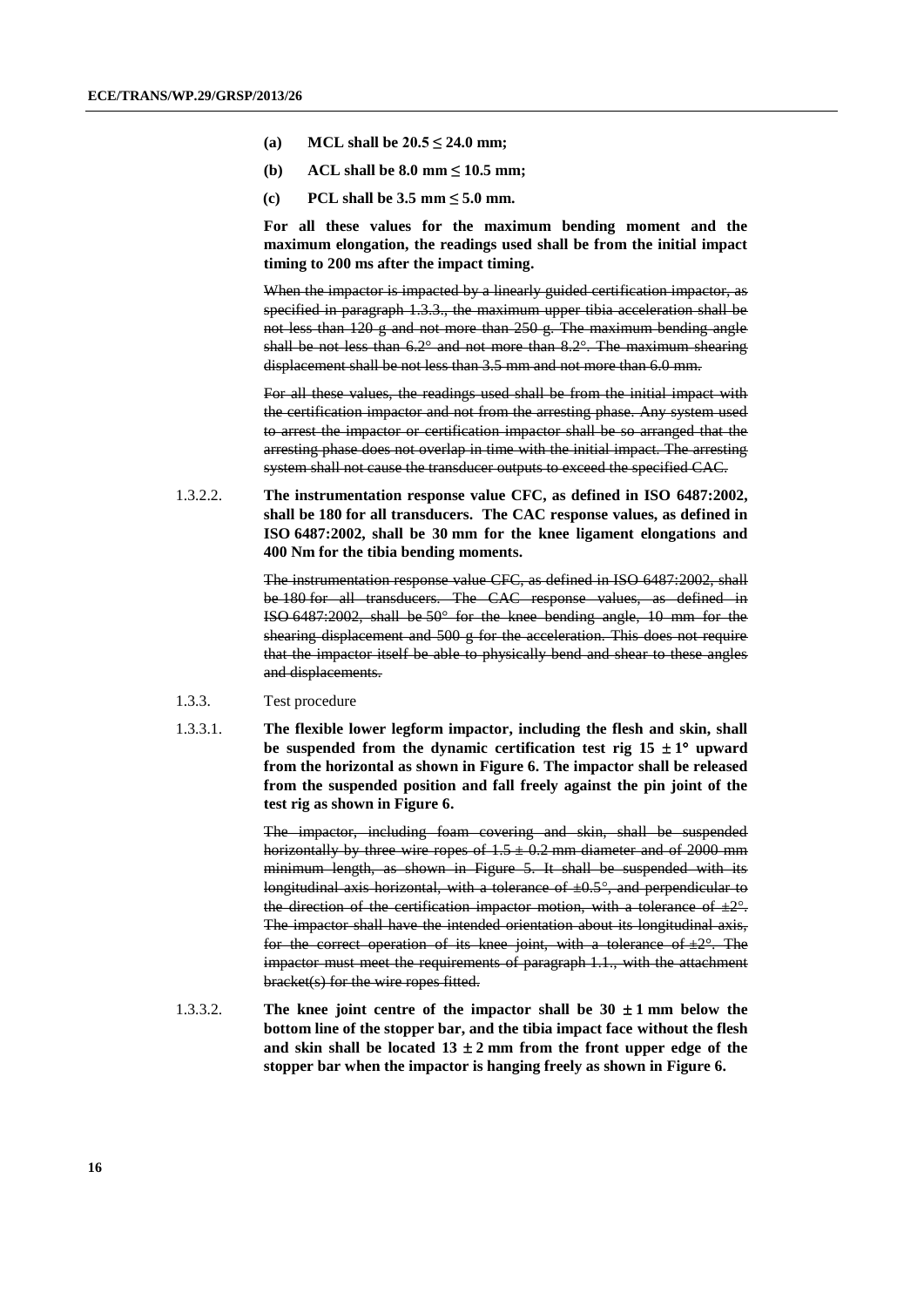The certification impactor shall have a mass of  $9.0 \pm 0.05$  kg, this mass includes those propulsion and guidance components which are effectively part of the impactor during impact. The dimensions of the face of the certification impactor shall be as specified in Figure 6. The face of the certification impactor shall be made of aluminium, with an outer surface finish of better than 2.0 micrometers.

The guidance system shall be fitted with low friction guides, insensitive to off-axis loading, that allow the impactor to move only in the specified direction of impact, when in contact with the vehicle. The guides shall prevent motion in other directions including rotation about any axis."

#### *Paragraphs 1.3.3.3. to 1.3.3.5.*, shall be deleted

*Insert new paragraphs 1.4. to 1.4.3.4.,* to read:

- "**1.4. Dynamic certification tests (inverse test)**
- **1.4.1. Certification**
- **1.4.1.1. The test facility used for the certification test shall have a stabilized temperature of**  $20 \pm 2$  °C during the test.
- **1.4.1.2. The temperature of the certification area shall be measured at the time of certification and recorded in a certification report.**
- **1.4.2. Requirements**
- **1.4.2.1. When the flexible lower legform impactor is used for the test according to paragraph 1.4.3 of this Annex, the absolute value of the maximum bending moment of the tibia:**
	- **(a) tibia-1 shall be 230 Nm ≤ 272 Nm;**
	- **(b) tibia-2 shall be 210 Nm ≤ 252 Nm;**
	- **(c) tibia-3 shall be 166 Nm ≤ 192 Nm;**
	- **(d) tibia-4 shall be 93 Nm ≤ 108 Nm.**

**The absolute value of the maximum elongation of:**

- (a) **MCL** shall be  $17.0 \le 21.0$  mm;
- (**b**) **ACL** shall be 8.0 mm  $\leq 10.0$  mm;
- **(c) PCL** shall be 4.0  $\text{mm} \leq 6.0 \text{mm}$ .

**For all these values for the maximum bending moment and the maximum elongation, the readings used shall be from the initial impact timing to 50 ms after the impact timing.**

- **1.4.2.2. The instrumentation response value CFC, as defined in ISO 6487:2002, shall be 180 for all transducers. The CAC response values, as defined in ISO 6487:2002, shall be 30 mm for the knee ligament elongations and 400 Nm for the tibia bending moments.**
- **1.4.3. Test procedure**
- **1.4.3.1. The assembled flexible lower legform impactor (with the flesh and skin) shall be hung vertically and freely suspended from a test rig as shown in Figure 7. It is then impacted by the upper edge of a linearly guided aluminium honeycomb impactor, covered by a thin paper cloth with a maximum thickness of 1 mm, at an impact speed of**  $11.1 \pm 0.2$  **m/s. The**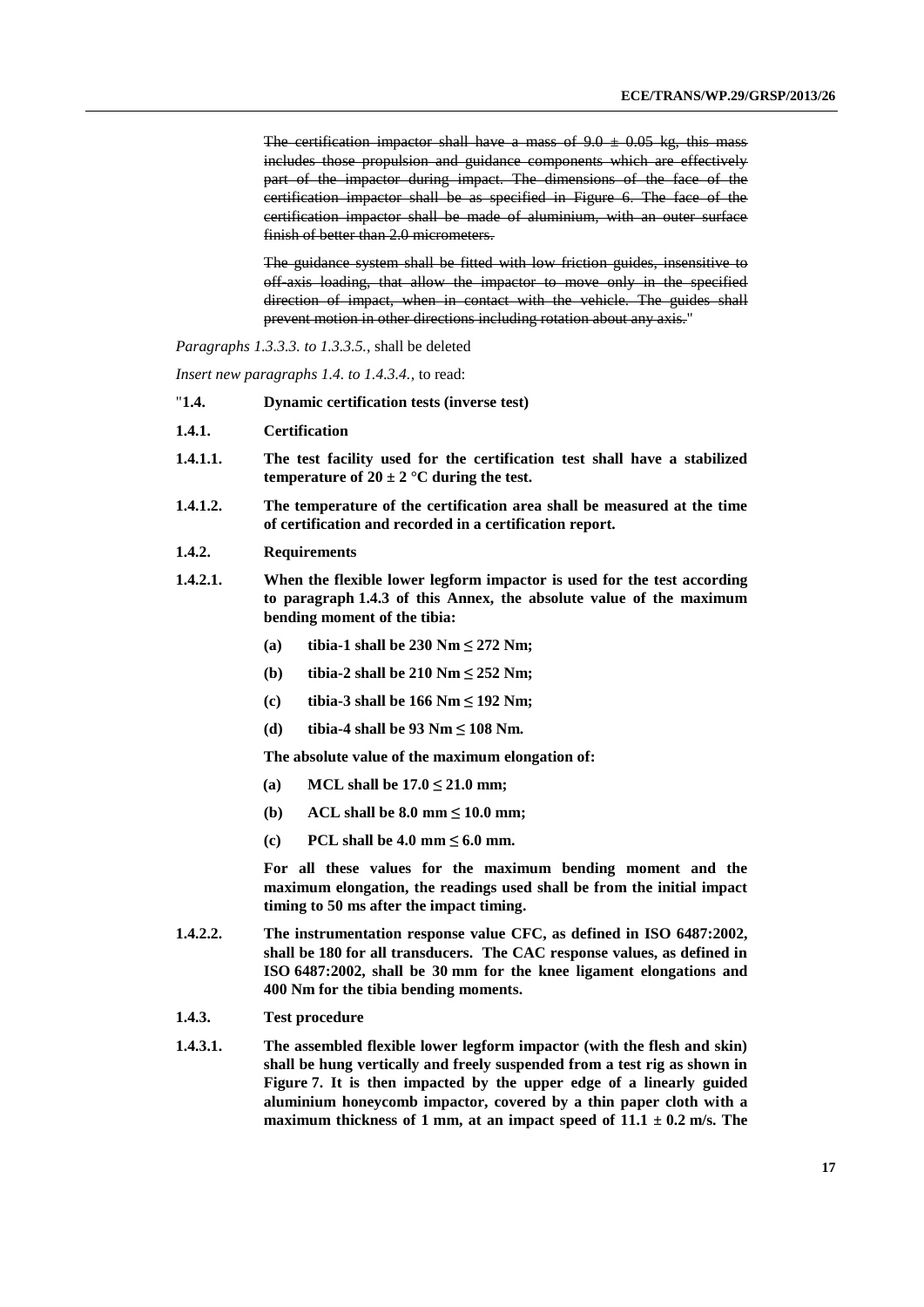**legform shall achieve a free flight condition within 10 ms after the time of first contact of the honeycomb impactor.**

- **1.4.3.2. The honeycomb of 5052 alloy, which is attached in front of the moving ram, shall be 200**  $\pm$  **5 mm wide, 160**  $\pm$  **5 mm high and 60**  $\pm$  **2 mm deep and shall have a crush strength of 75 pound per square inch (psi) ± 10 per cent. The honeycomb should have cell sizes of either 3/16 inch or ¼ inch and a density of 2.0 pound per cubic foot (pcf) for the 3/16 inch cell size or a density of 2.3 pcf for the ¼ inch cell size.**
- **1.4.3.3. The upper edge of the honeycomb face shall be in line with the rigid plate of the linearly guided impactor. At the time of first contact, the upper edge of the honeycomb shall be in line with the knee joint centre line within a vertical tolerance of**  $\pm 2$  **mm.**

**The honeycomb shall not be deformed before the impact test.**

**1.4.3.4. At the time of the first contact, the flexible lower legform impactor pitch angle (rotation around the Y-axis) and therefore the pitch angle of the velocity vector of the honeycomb impactor shall be within a tolerance of ± 2° in relation to the lateral vertical plane. The flexible lower legform impactor roll angle (rotation around the X-axis) and therefore the roll angle of the honeycomb impactor shall be within a tolerance of**  $\pm 2^{\circ}$  **in relation to the longitudinal vertical plane. The flexible lower legform impactor yaw angle (rotation around the Z-axis) and therefore the yaw angle of the velocity vector of the honeycomb impactor shall be within a tolerance of**  $\pm 2^\circ$ ."

*Paragraph 2.4.6.*, amend to read:

"2.4.6. The impactor ... at a velocity of  $7.1 \pm 0.1$  m/s into the stationary pendulum as shown in Figure 7**8**."

*Paragraph 3.3.1.*, amend to read:

"3.3.1. The headform…impactor shall be suspended from a drop rig as shown in Figure 8**9**."

*Paragraph 3.3.3.*, amend to read:

"3.3.3. The headform… respect to the vertical as shown in Figure **9**. The suspension of the …"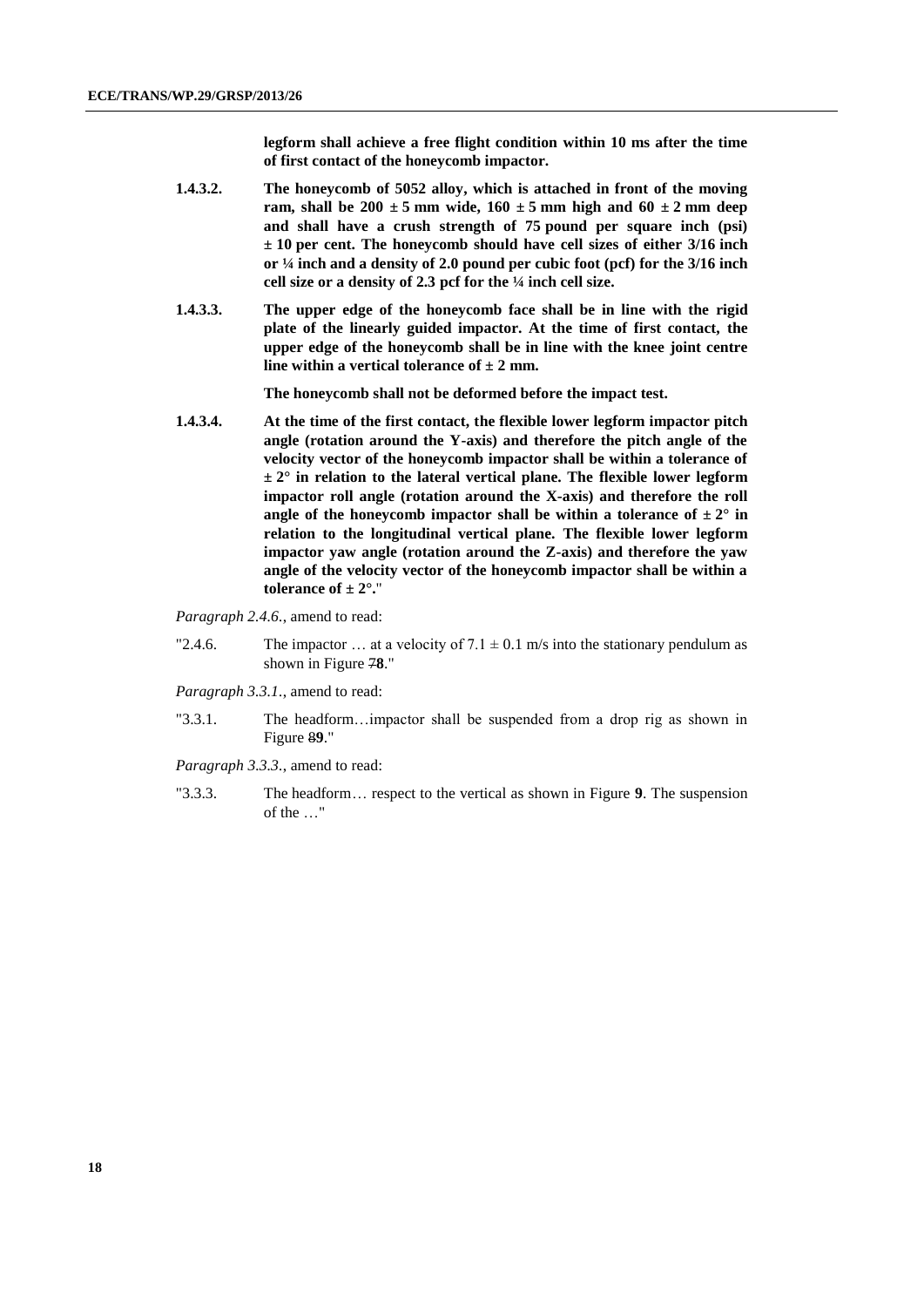#### *Insert new Figures 1 to 7*, to read:

### "Figure 1

**Flexible lower legform impactor: Requirement corridors of the femur and the tibia in the static certification test (see paragraph 1.2.2. of this Annex)**

### **(a) Femur bending corridor**



#### **(b) Tibia bending corridor**

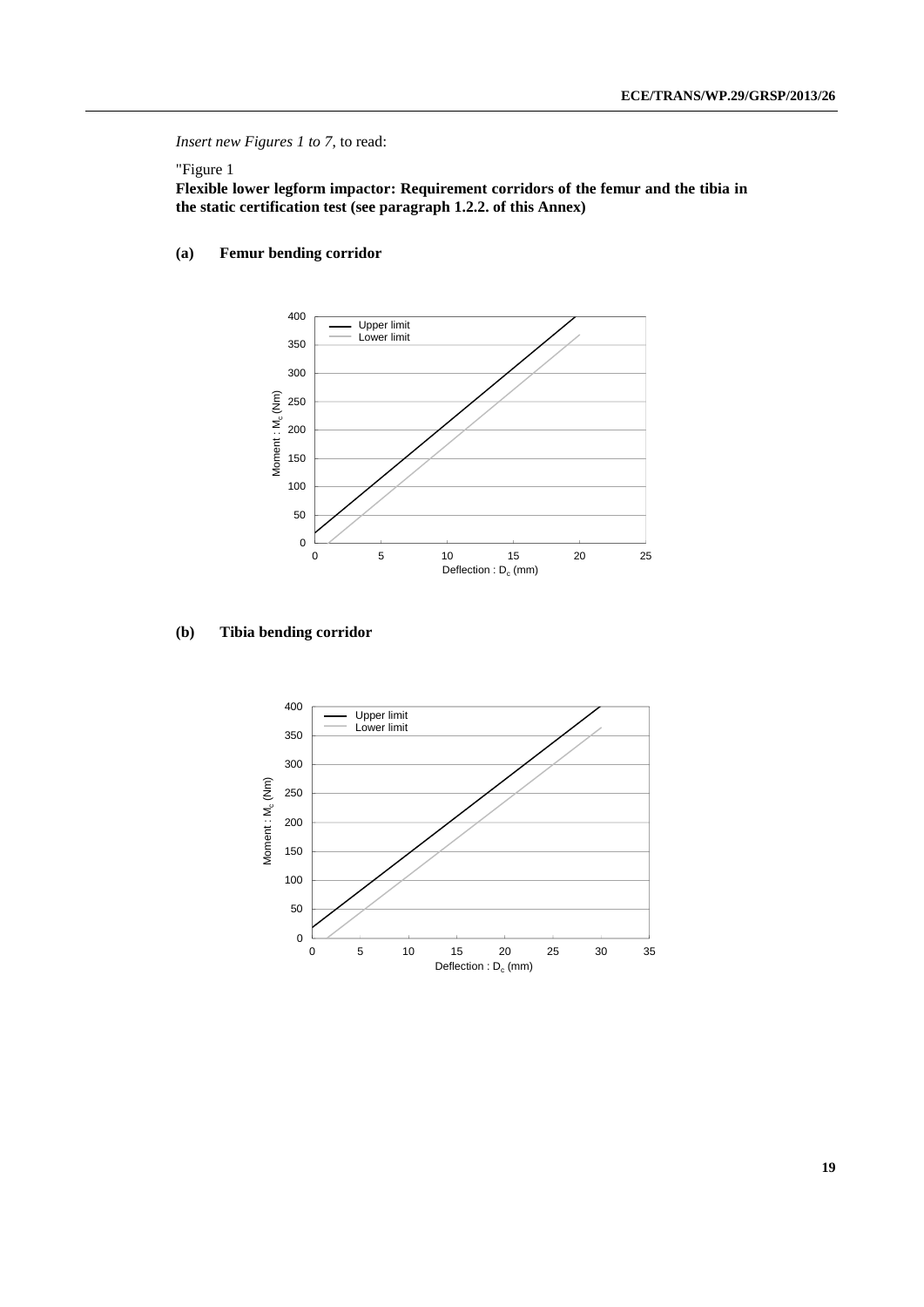**Flexible lower legform impactor: Requirement corridors for the knee joint in the static certification test (see paragraph 1.2.3. of this Annex)**



**20**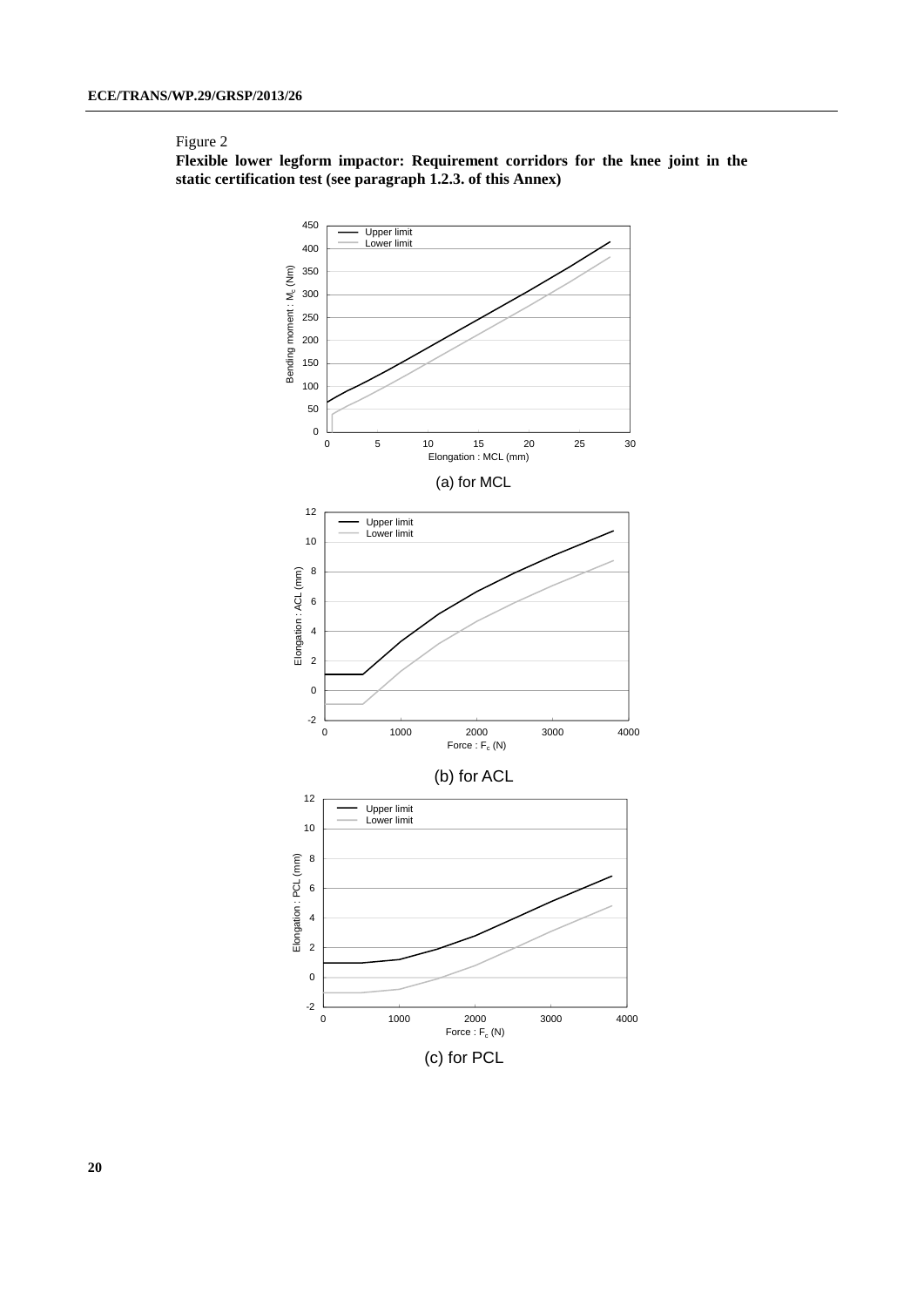**Flexible lower legform: Impactor test set-up for the femur in the static certification test (see paragraph 1.2.4. of this Annex)**



 $F_c$ : External loading force at center of the femur<br>D<sub>c</sub>: Deflection at center of the femur

 $M_c$ : Moment Center (Nm) = F<sub>c</sub>/2 (N) x 0.165 (m) R: Radius, W: Width along to the side axis

Tolerances for all dimensions above:  $\pm 2$  mm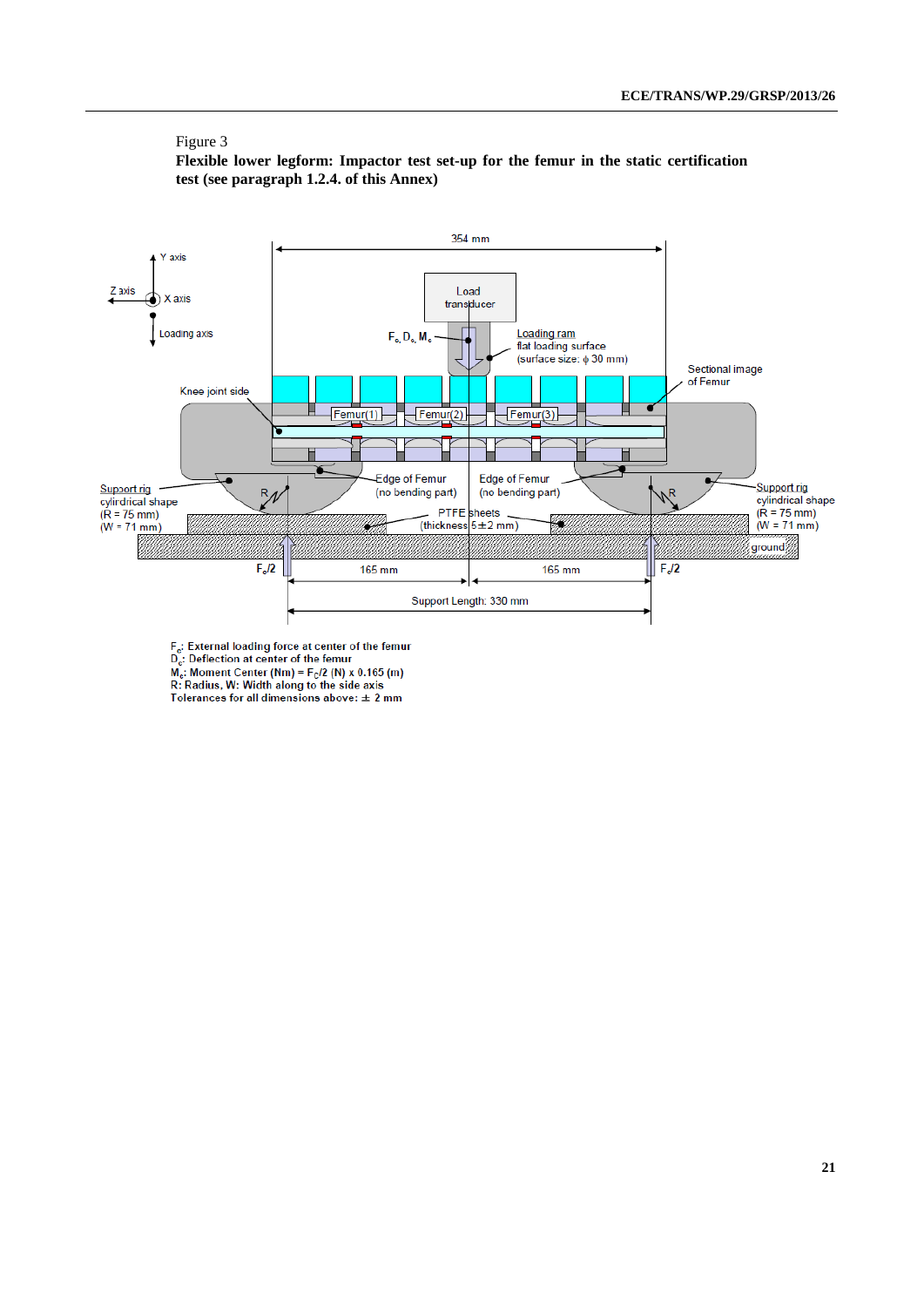#### Figure 4:

### **Flexible lower legform impactor: Test set-up for the tibia in the static certification test (see paragraph 1.2.4. of this Annex)**



 $F_c$ : External loading force at center of the tibia<br>D<sub>e</sub>: Deflection at center of the tibia<br>M<sub>e</sub>: Moment Center (Nm) =  $F_c/2$  (N) x 0.205 (m)<br>R: Radius, W: Width along to the side axis

Tolerances for all dimensions above:  $\pm 2$  mm

**22**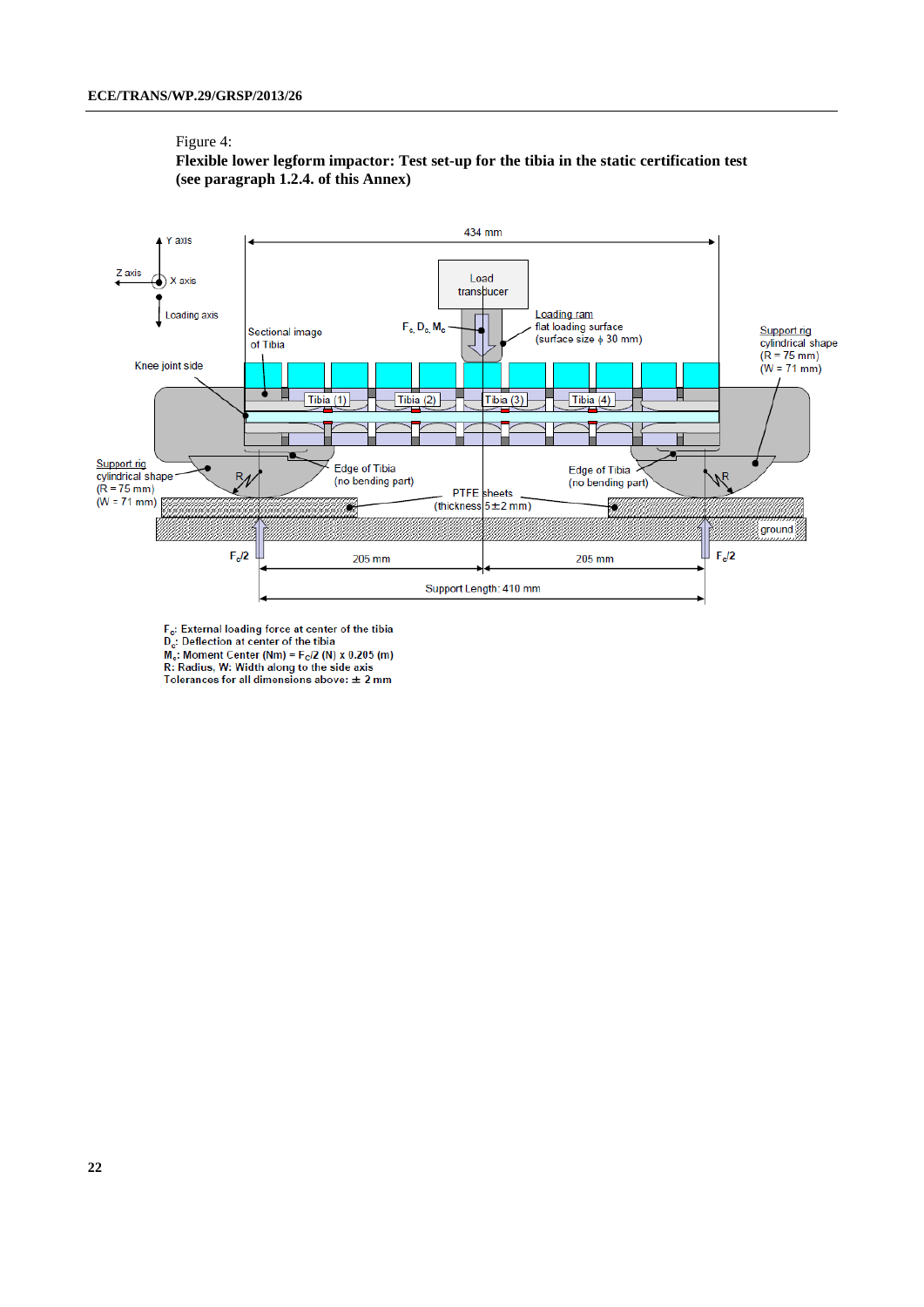**Flexible lower legform impactor: Test set-up for the knee joint in the static certification test (see paragraph 1.2.5.)**

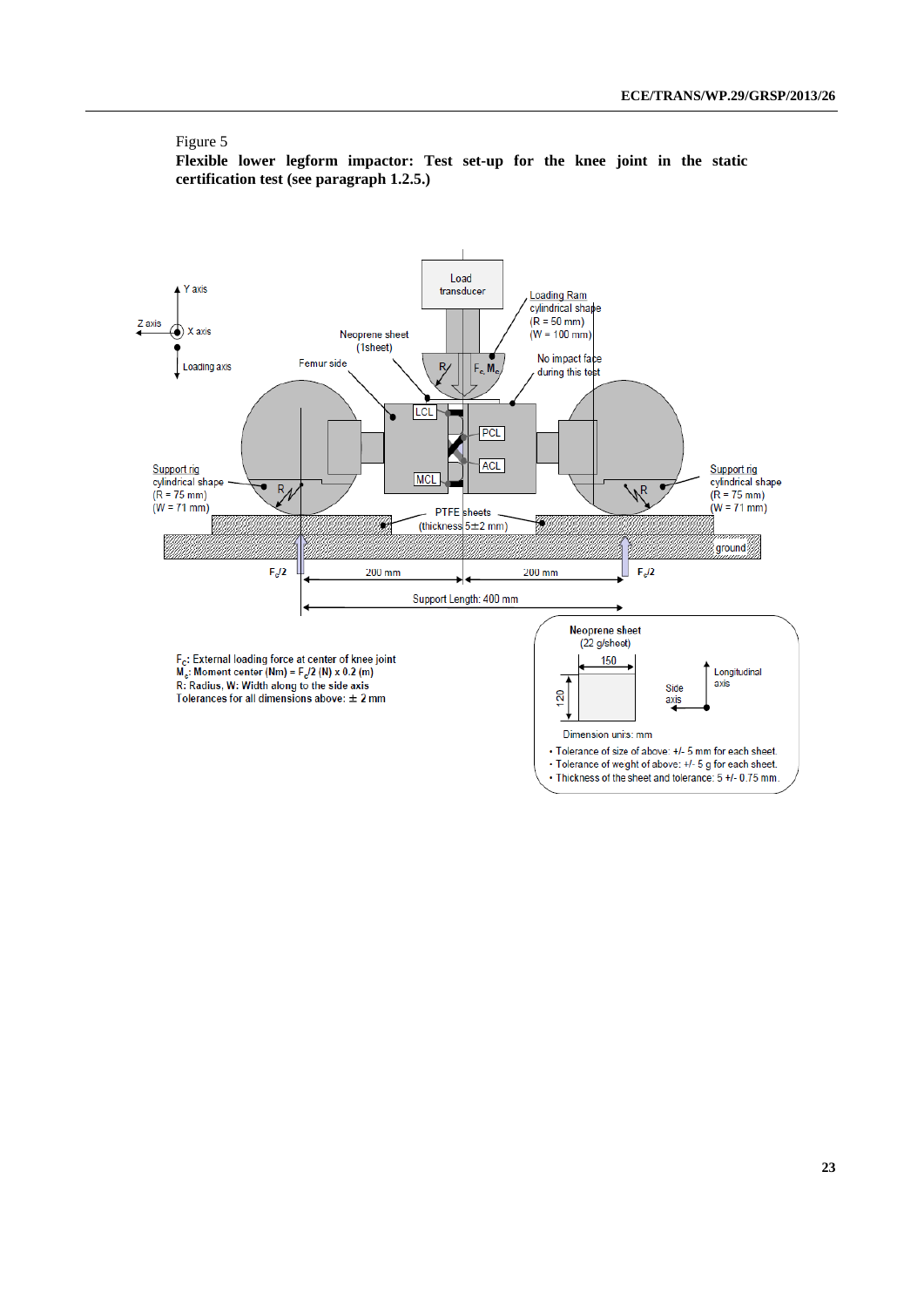**Flexible lower legform impactor: Test set-up for the dynamic lower legform impactor certification test (pendulum test, see paragraph 1.3.3.1.)**





**Flexible lower legform impactor: Test set-up for the dynamic lower legform impactor certification test (inverse test, see paragraph 8.1.3.4.)**



**24**